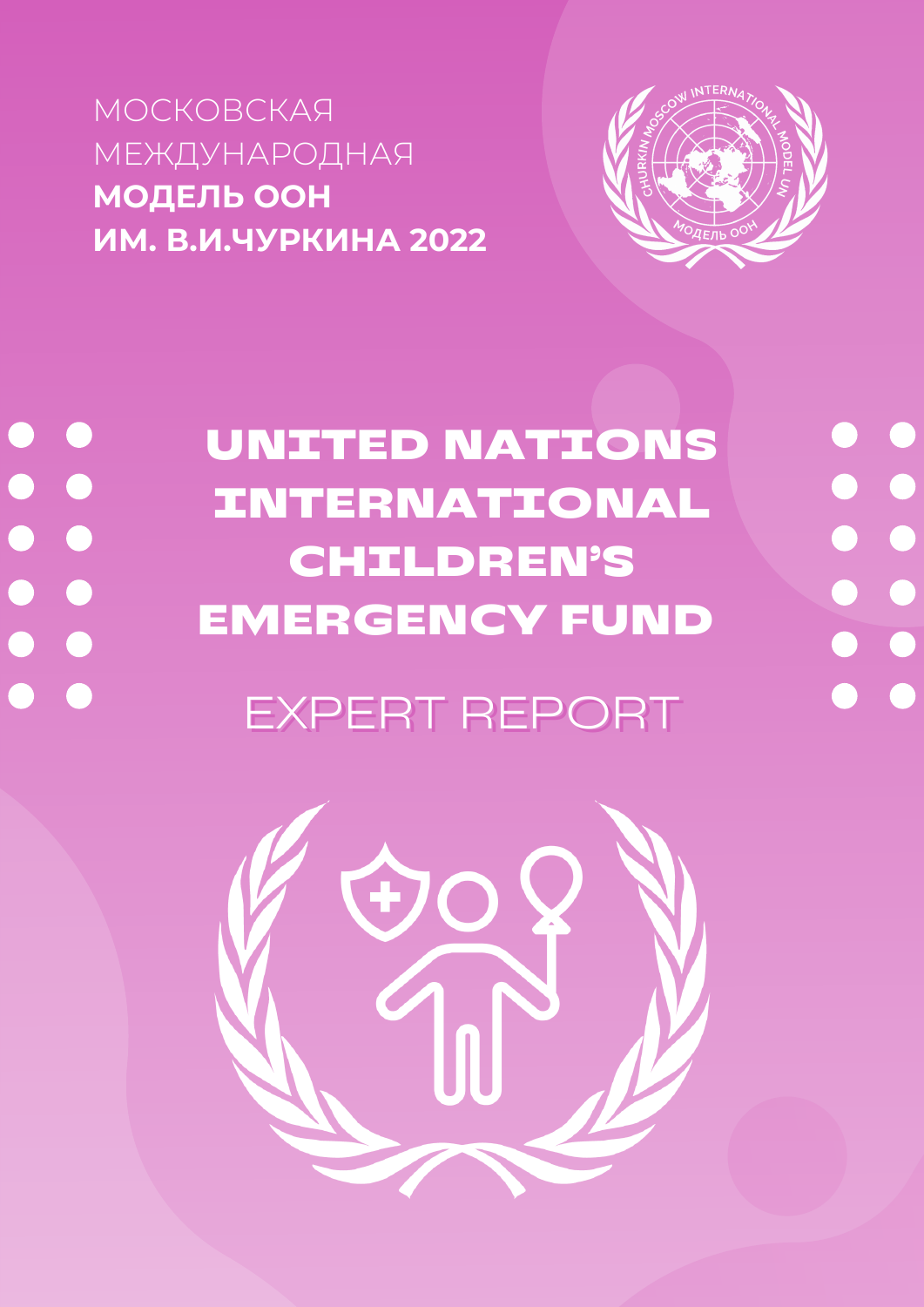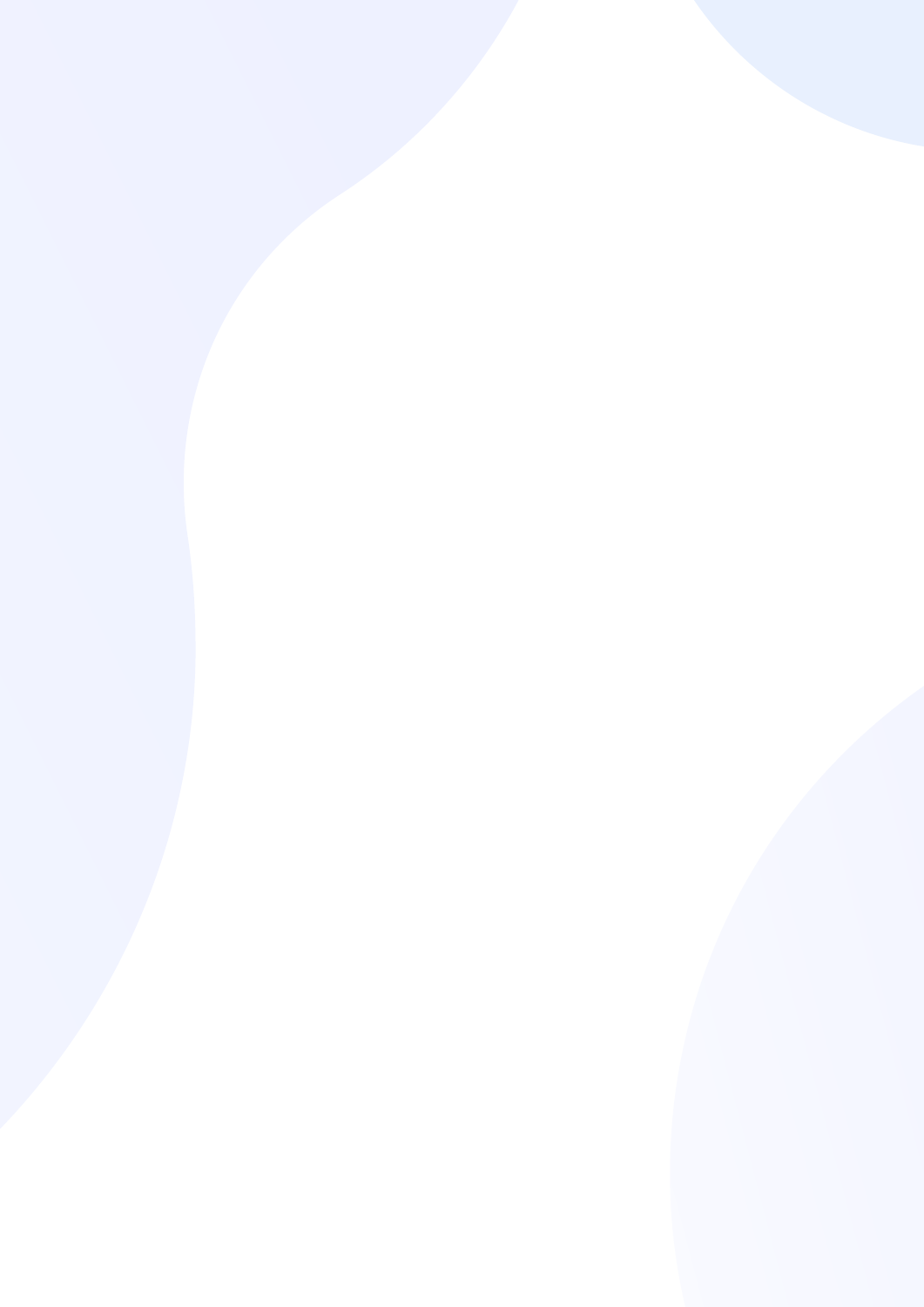

# **EXCLUDING THE PARTICIPATION OF CHILDREN AND ADOLESCENTS IN ARMED CONFLICTS**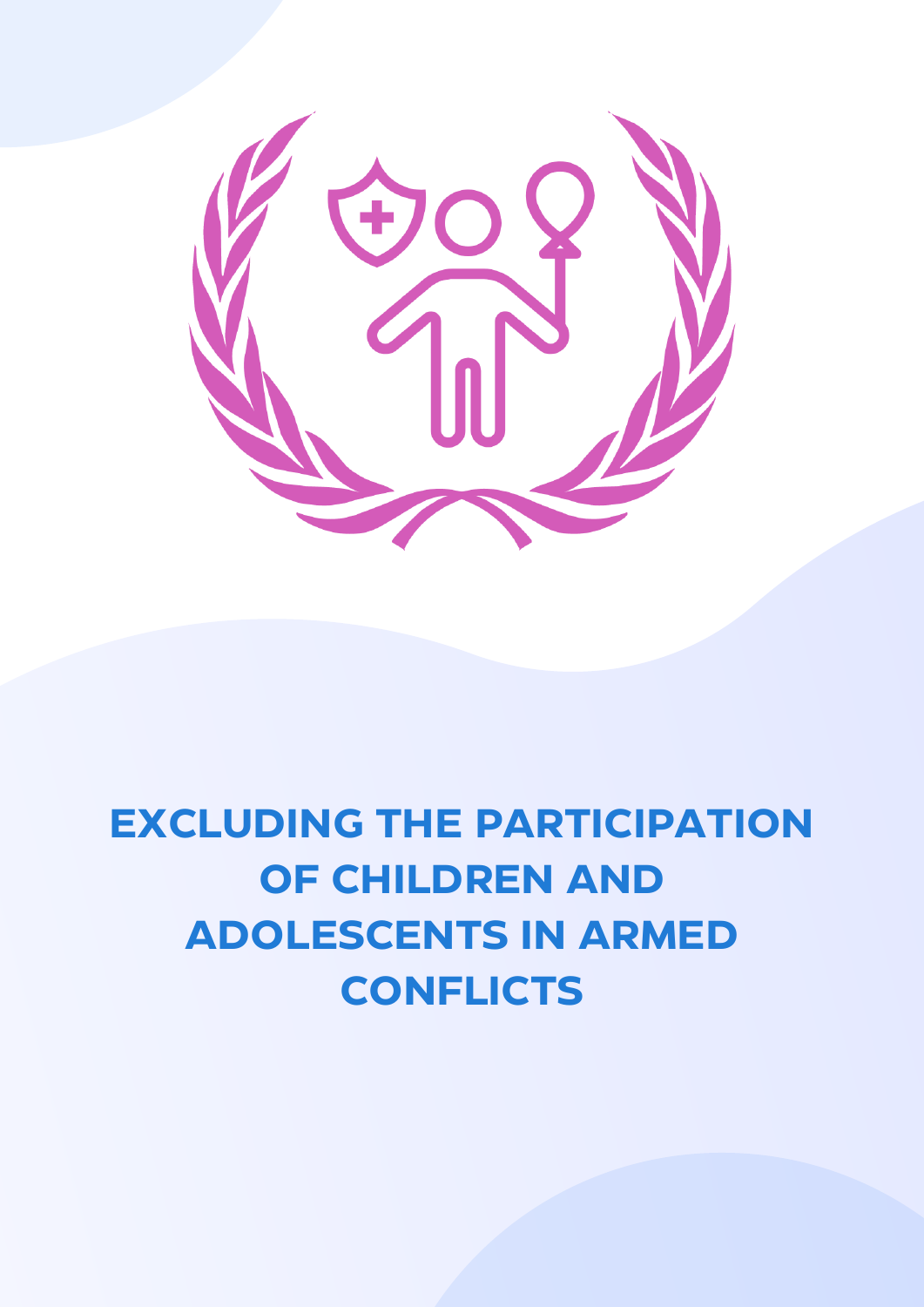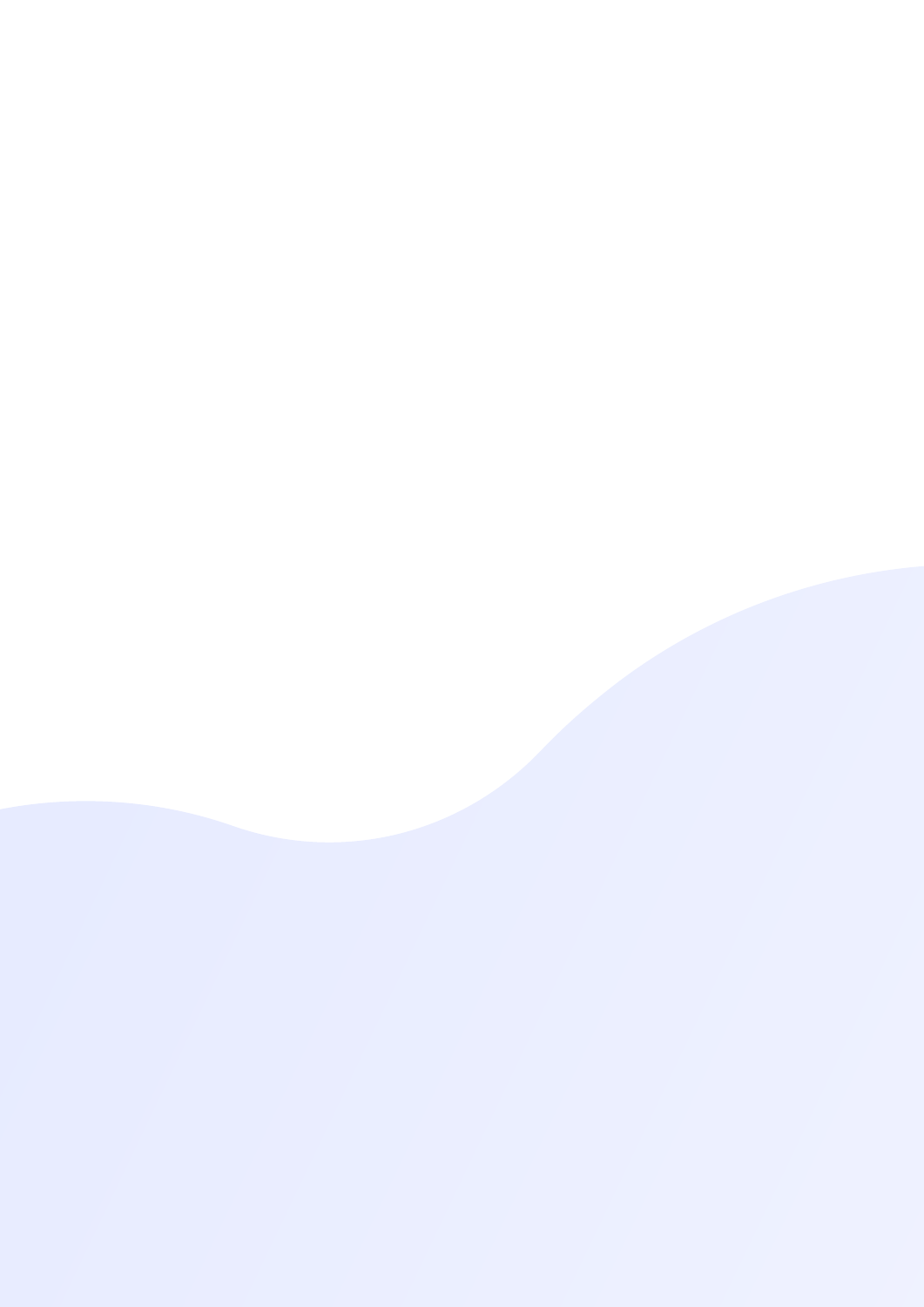# **CONTENT**

| <b>CHILDREN RECRUITMENT AS A WAR</b>                                         |  |
|------------------------------------------------------------------------------|--|
|                                                                              |  |
|                                                                              |  |
| ANNEX 1. LIST OF PARTIES ENGAGING IN<br><b>VIOLATIONS AGAINST CHILDREN24</b> |  |
|                                                                              |  |
|                                                                              |  |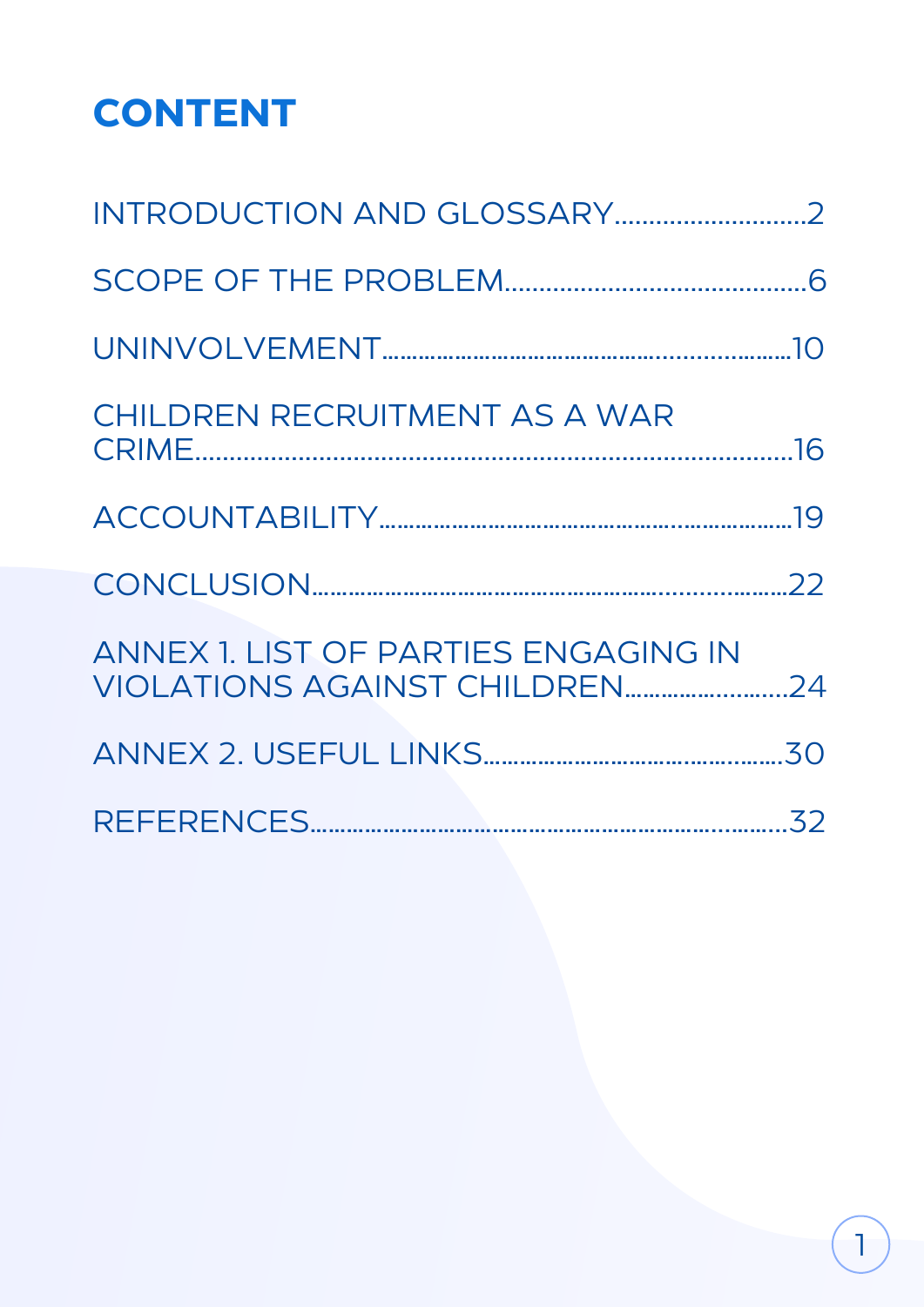### **INTRODUCTION AND GLOSSARY**

*A crime against a child is an affront to all humanity. – Fatou Bensouda, former ICC Prosecutor* 1

Although it has not always been so, today conscripting or enlisting children under the age of fifteen into the national armed forces or using them to participate in hostilities is a war crime, provided by the **Fourth Geneva Convention of 12 August 1949** and **Rome Statute**. It is also, with the systematic engagement of the UN Security Council, is an issue affecting international peace and security. The use of child soldiers is usually dictated to warring party by need to mobilize all resources, but the other side of the coin is that such treatment makes children puppets of parties to conflict and victims of multitude of war crimes. Placed in hazardous circumstances, child soldiers, as they are commonly referred to, are left dealing with psychological traumas, and face violence from their tormentors and rejection from their loved ones.

The term «child soldier» does not reflect the spectrum of work children and adolescents are being engaged in, and broader and more proper term for them would be child engaged in an armed conflict. It was laid down by **Paris Principles of 2007**. However, for the purpose of shortage, and as the definition adolescent is not yet defined5,

<sup>1</sup> ICC Prosecutor, Fatou Bensouda, launches Policy on Children: "We must strengthen our resolve to end impunity for atrocity crimes against and affecting children" (2016) Available at: https://www.icccpi.int/pages/item.aspx?name=pr1257 (Accessed at 4 October 2021)

<sup>2</sup> Geneva Diplomatic Conference. (1949) The Fourth Geneva Convention, relative to the Protection of Civilian Persons in Time of War. Geneva, GN.

<sup>3</sup> International Criminal Court. (1998) Rome Statute of the International Criminal Court. Rome, RM.

<sup>4</sup> UNICEF. (2007) Principles and guidelines on children associated with armed forces or armed groups. Paris, PS.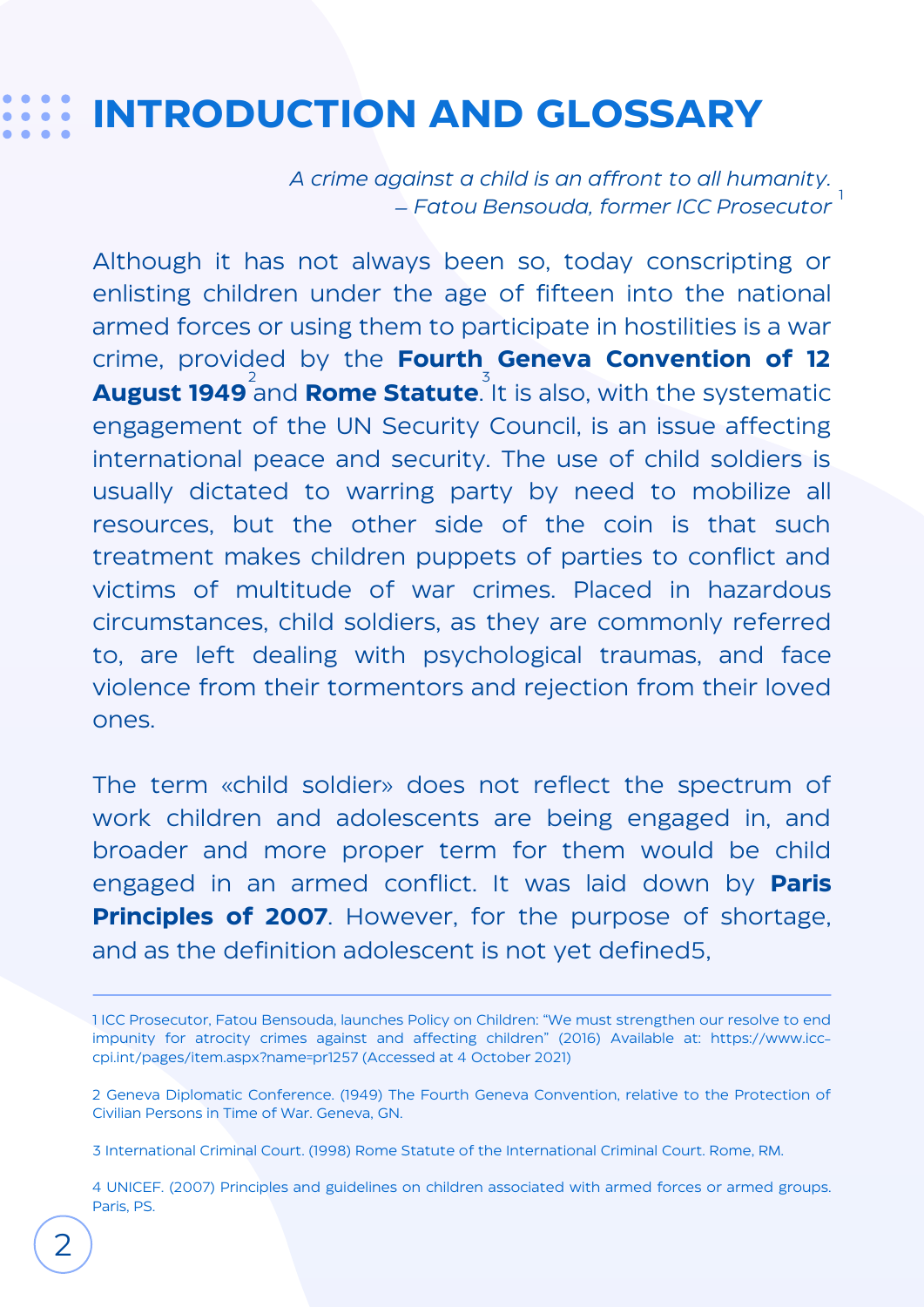in the present Report persons in question will still be referred to as «child soldiers».

For the purposes of this Report:

*A child associated with an armed force* or armed group refers to any person below 18 years of age who is, or who has been, recruited or used by an armed force or armed group in any capacity, including but not limited to children, boys and girls, used as fighters, cooks, porters, spies or for sexual purposes. 6

*A child* is every human being below the age of eighteen years unless under the law applicable to the child, majority is attained earlier.<sup>7</sup>

*A combatant* is a member of the armed forces of a party to a conflict (other than medical personnel and chaplains covered by Article 33 of the Third Geneva Convention) possessing the right to participate directly in hostilities. Combatant status exists only in international armed conflicts.

*A non-combatant* is a person connected to the armed forces of a party to a conflict and does not fall under the definition of combatant. This definition is used to apply primarily to medical and religious personnel.

*A civilian* is any person who does not belong to one of the categories of persons referred to in Article 4 A (1), (2), (3) and (6) of the Third Convention and in Article 43 of Protocol

#### 6 Ibd.

<sup>7</sup> The UN Committee on the Rights of the Child. (1989) Convention on the Rights of the Child. New York, NY.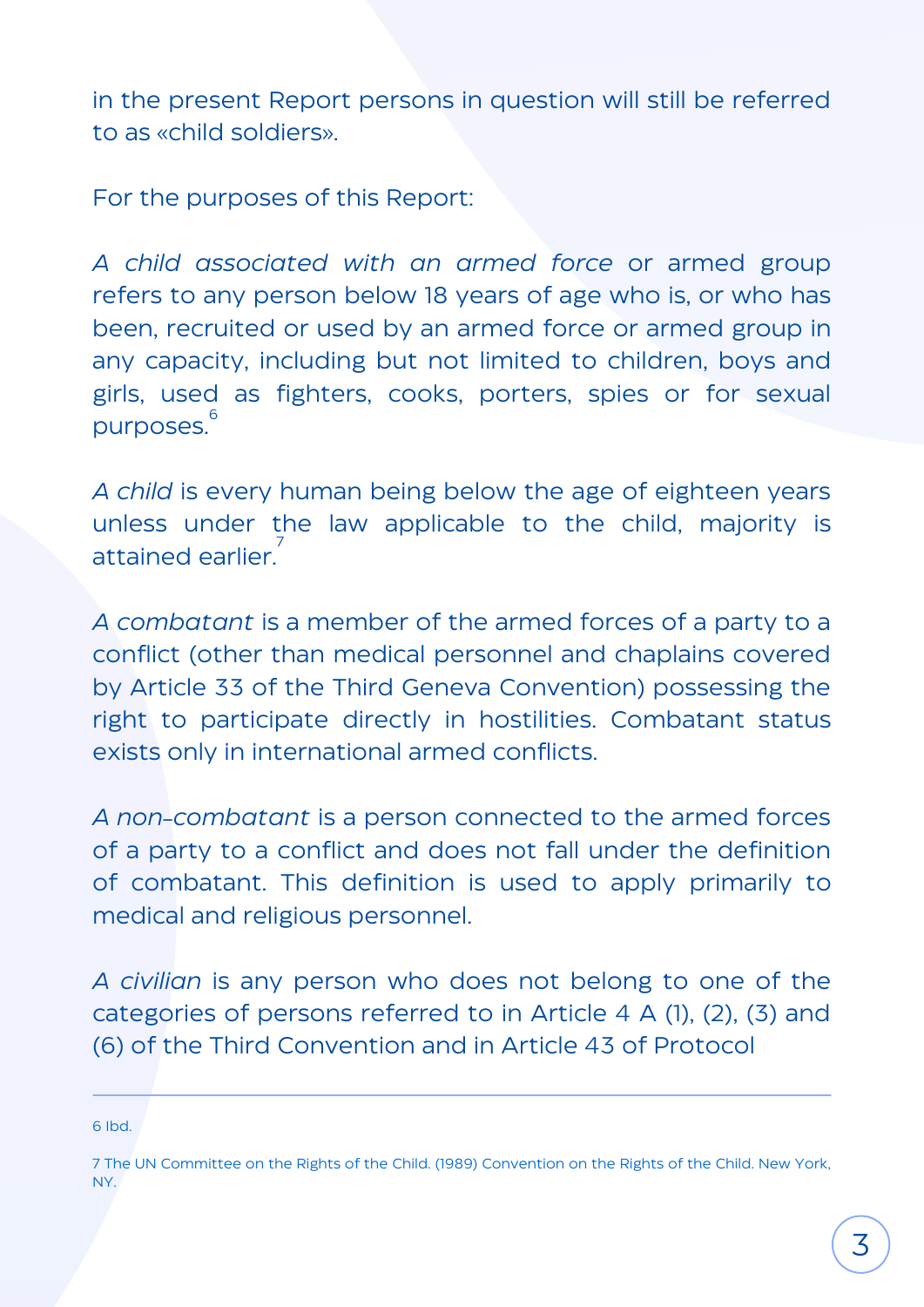#### *Additional I* 8

*A victim* is a person who has suffered harm as a result of the commission of any crime within the jurisdiction of the International Criminal Court. 9

*A refugee* is a person who is outside his/her country of nationality or habitual residence; has a well-founded fear of persecution because of his/her race, religion, nationality, membership in a particular social group or political opinion; and is unable or unwilling to avail himself/herself of the protection of that country, or to return there, for fear of persecution. 10

*An internally displaced person* is a persons or groups of persons who have been forced or obliged to flee or to leave their homes or places of habitual residence, in particular as a result of or in order to avoid the effects of armed conflict, situations of generalized violence, violations of human rights or natural or human-made disasters, and who have not crossed an internationally recognized State border.

*A denial of humanitarian access* is blocking the free passage or timely delivery of humanitarian assistance to persons in need as well as the deliberate attacks against humanitarian workers.<sup>11</sup>

A human shield is describes a prohibited method of warfare

- 8 Practice Relating to Rule 5. Definition of Civilians. Available at: https://ihldatabases.icrc.org/customary-ihl/eng/docs/v2\_rul\_rule5 (Accessed at 4 October 2021)
- 9 Victims. Available at: https://www.icc-cpi.int/about/victims (Accessed at 4 October 2021)
- 10 General Assembly. (1951) Convention Relating to the Status of Refugees. New York, NY.
- 1 Denial of humanitarian access. Available at: https://childrenandarmedconflict.un.org/six-graveviolations/denial-of-humanitarian-access/ (Accessed at 4 October 2021)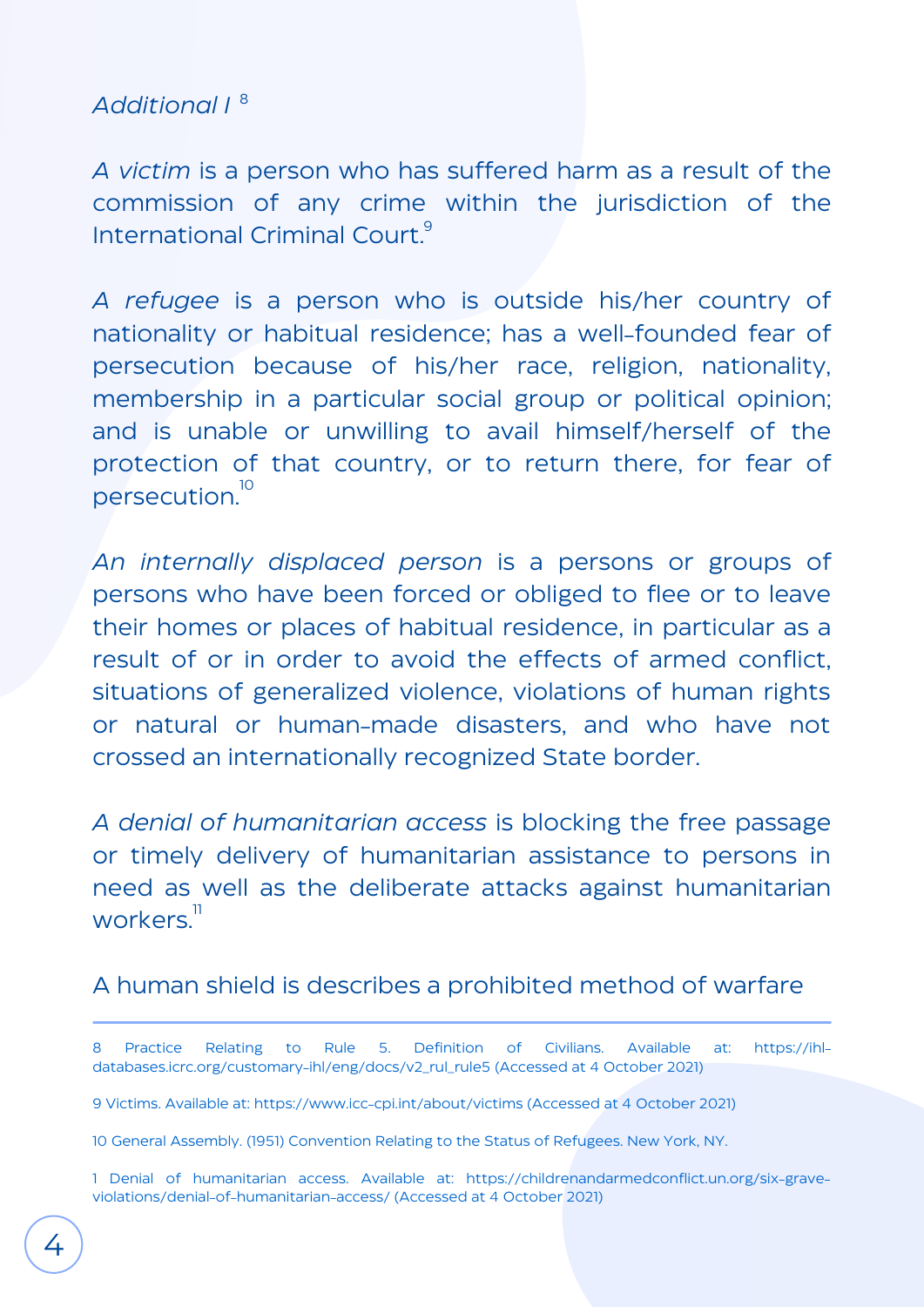where the presence of civilians or the movement of the civilian population, whether voluntary or involuntary, is used in order to shield military objectives from attack, or to shield, favour or impede military operations.<sup>12</sup>

Recruitment is compulsory, forced or voluntary conscription or enlistment of children into any kind of armed forces or organized armed groups.

Armed forces is the military institution of a State with legal basis, and supporting institutional infrastructure (salaries, benefits, basic services, etc,).

An armed group refers to groups distinct from armed forces as defined by Article 4 of the Optional Protocol to the Convention on the Rights of the Child on the involvement of children in armed conflict.

ICC, or the Court, is International Criminal Court.

LRA is Lord's Resistance Army of Uganda.

UCP – Union des Patriotes congolais, Union of Congolese Patriots, a center-right Congolese political party.

FLPC – Forces Patriotiques pour la libération du Congo, the military wing of the UCP.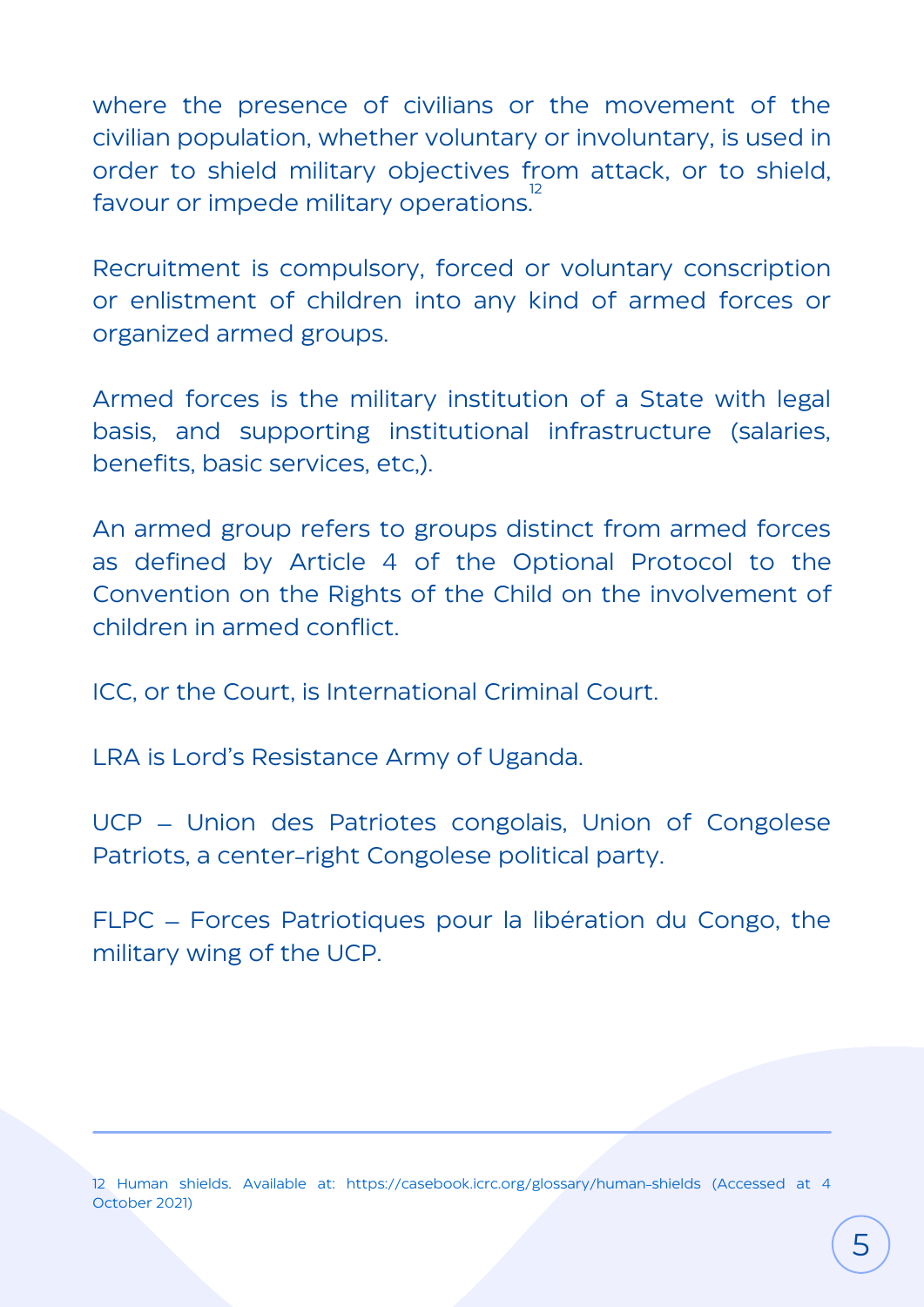## **SCOPE OF THE PROBLEM**

Warring parties use children not only as fighters, but as scouts, cooks, porters, guards, messengers, for laying mines, spying and more. Whether they become part of an armed group following abduction, threats, coercion or manipulation by armed actors, driven by poverty or on other grounds, their recruitment and use in hostilities is a grave violation of their rights. They often live in poor conditions without access to nutrition and clean water, undergo harrowing training or initiation ceremonies, hazardous labour, and engage in combat with great risk of death, chronic injury and disability. They may also witness, suffer or be forced to take part in torture and killings. Often they are subjected to genderbased violence, without distinction to gender, yet girls are more vulnerable in terms of this particular kind of violence.<sup>13</sup> Substance abuse is also very common.<sup>14</sup>

Surprisingly, among the places for potential recruitment are camps for internally displaced persons and refugees. It is most alarming, for these places are made for providing security for categories of persons fleeing from violence and persecution. Yet places like these lack some of the most basic characteristics of security, especially if they are located in undeveloped countries.

«The coronavirus disease (COVID-19) pandemic aggravated existing vulnerabilities of children, including by hampering their access to education, health and social services, limiting child protection activities and shrinking safe spaces»,

<sup>13</sup> G.Machel. (1996) Impact of Armed Conflict on Children: Report of the expert of the Secretary-General submitted pursuant to General Assembly resolution 48/157, p. 3.

<sup>14</sup> Children recruited by armed forces. (2021) available at: https://www.unicef.org/protection/childrenrecruited-by-armed-forces (Accessed at 4 October 2021)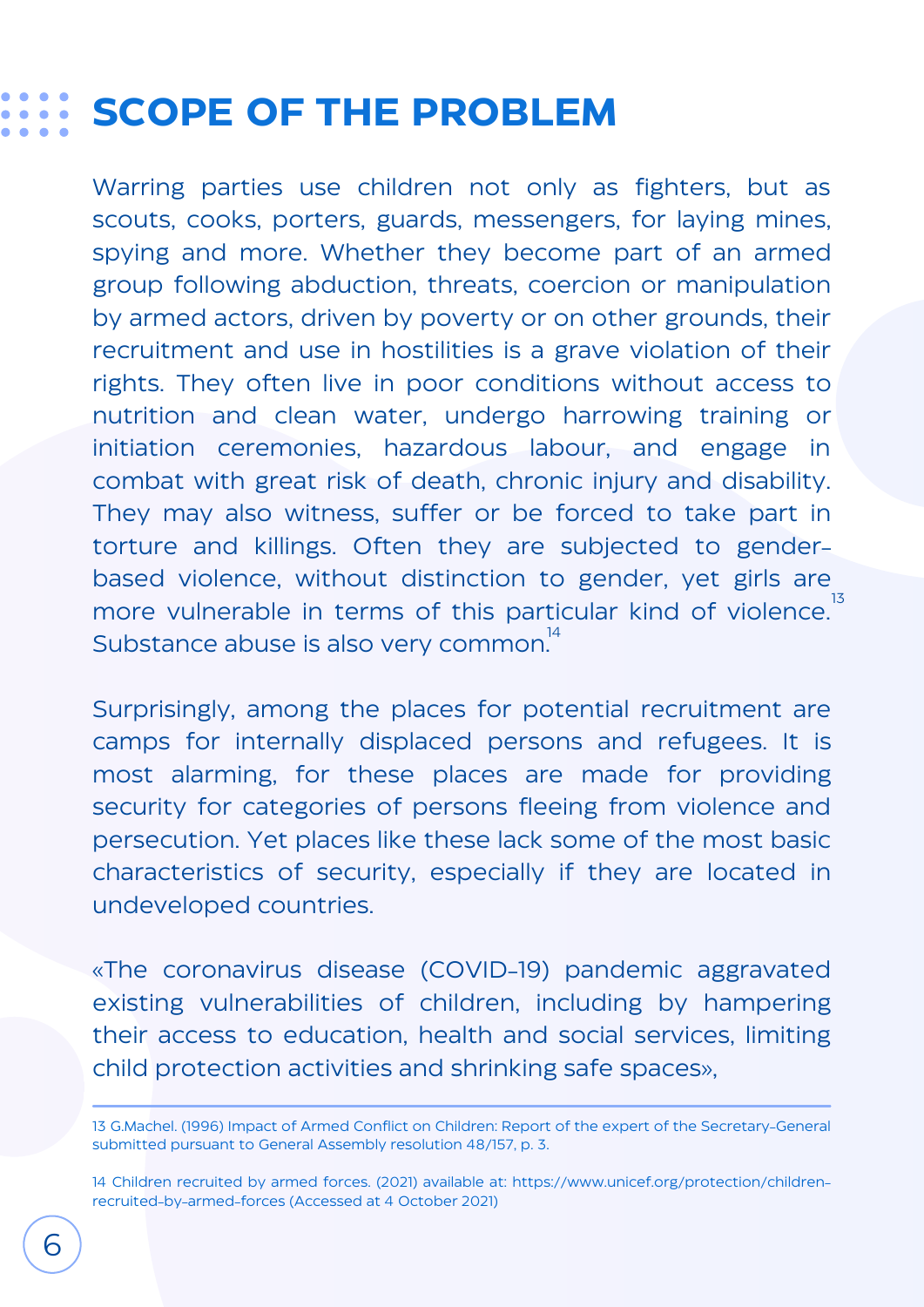Secretary-General stressed in his report. Indeed, the new virus aggravated the problem significantly, and nowadays the access to vaccines and healthcare facilities for children involved in armed conflicts should also be part of the agenda.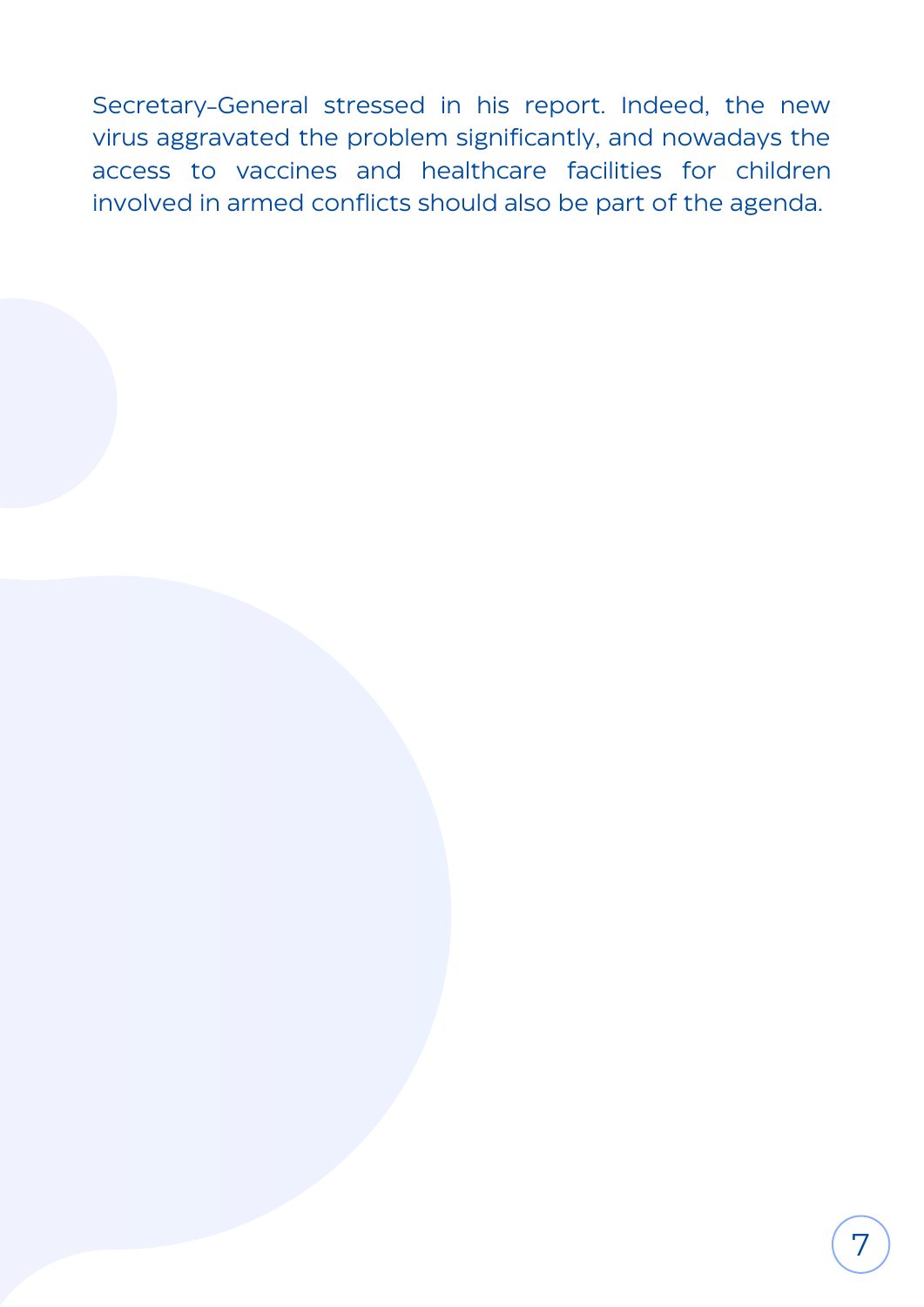### **MODERN CHALLENGES**

Consequently, some serious challenges There are collisions in international law, and the disputes of which norms to apply, to the following situations:

- *Impunity*. There is no doubt in the actual criminality of deeds in question, but nevertheless perpetrators often walk free because of the inability or unwillingness of national courts to prosecute, and plain unwillingness of foreign to extradite the accused persons. Undoubtedly, the first step towards the effective enforcement of the law is abiding by the norms of internationallaw and criminalizing recruitment and use of child soldiers in the countries where it is not yet done.

- *Lack of security.* As it was said in previous section, children are often not protected in the places where they are supposed to be, and that includes everyplace from refugee camp to home and schools. Thus, a variety of problems arise, such as susceptibility of abduction, deception, sexual violence, and the repeated recruitment.

- *Legal age of participation in hostilities*. Optional Protocol strictly prohibits recruitment of persons under 18 years. But it is still unclear at which age a person is fully conscious of what he or she is accomplishing This gap in international law must be filled.

- *Defining term «adolescent» is crucial*. Now it is unclear whether an adolescent should necessarily be a person below the age of majority or adolescence extends above 18 years.<sup>15</sup>

15 The United Nations General Assembly. (2000) Optional Protocol to the Convention on the Rights of the Child on the Involvement of Children In Armed Conflict. New York, NY.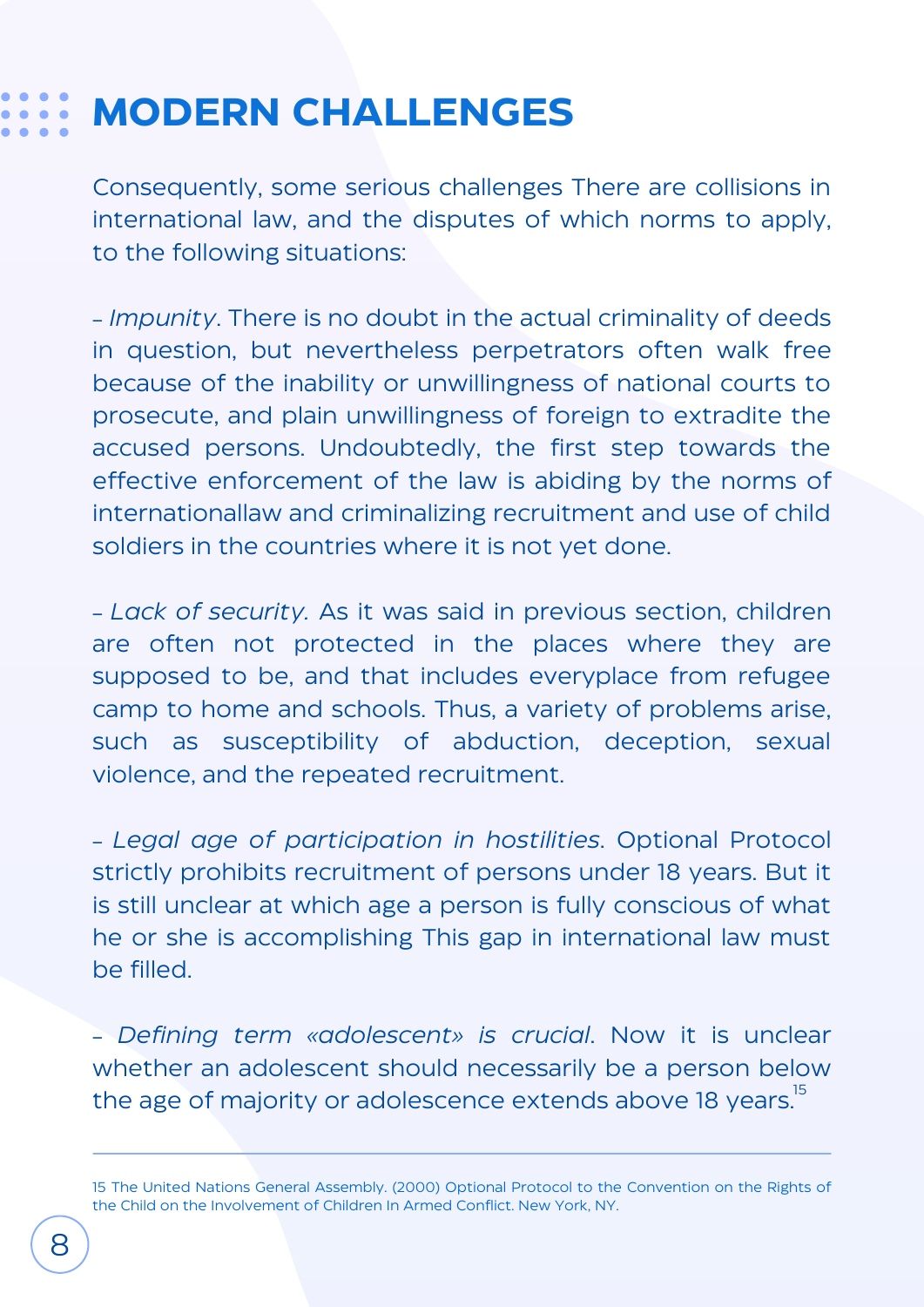- *Using children soldiers as human shield*. There is a clear prohibition of use of civilians as human shields. Children are least immune to be used in that quality.

- *Distinguishing informed consent from coercion*. This issue requires particular attention and additional regulation. Optional Protocol **permits recruitment of child soldiers in the following cases:**

(a) Such recruitment is genuinely voluntary;

(b) Such recruitment is carried out with the informed consent of the person's parents or legal guardians;

(c) Such persons are fully informed of the duties involved in such military service;

(d) Such persons provide reliable proof of age prior to acceptance into national military service.<sup>16</sup>

- *Denial of humanitarian access* is both a violation and a problem to deal with. Whether to deter it or not, and how to deter it, remains a question. Besides being a war crime, it continues to be a great challenge.

- *Ambiguity regarding arrest procedures.*

- *Distinction between child soldiers and children using their self-defense, as well as governing of the conduct of combatants and civilians who encounter child soldiers, and the limits of self-defense in this case.*

16 The United Nations General Assembly. (2000) Optional Protocol to the Convention on the Rights of the Child on the Involvement of Children In Armed Conflict. New York, NY.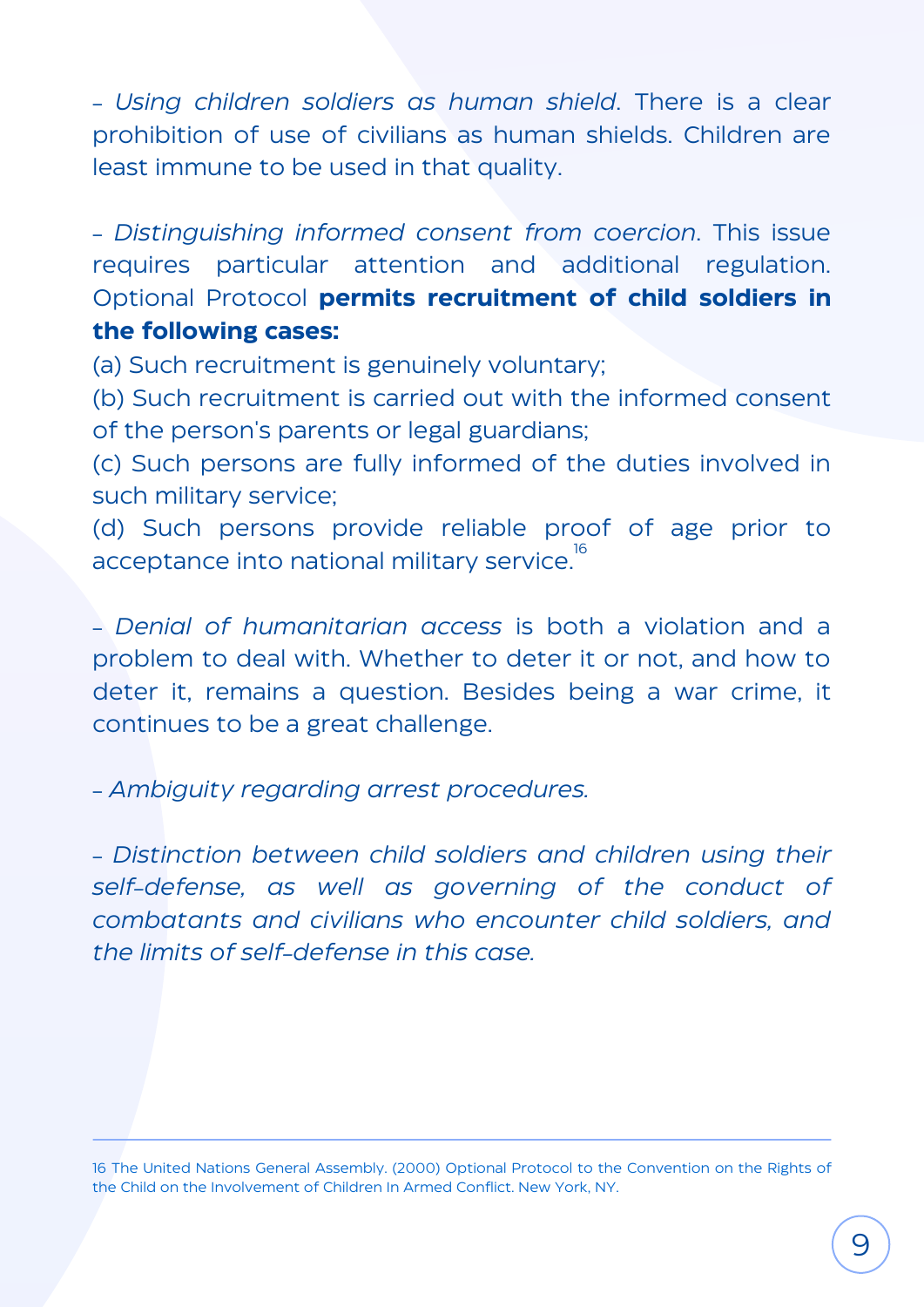### **UN INVOLVEMENT**

#### **Graça Machel's groundbreaking report**

In 1996, a report was made to the General Assembly by Graça Machel, a former Minister of Education of Mozambique. It is titled «**Impact of Armed Conflict on Children**», hereinafter also referred to as «Impact», and it highlighted the disproportionate impact of war on children, and identified them as the primary victims of armed conflict. In her report, Ms. Machel noted that «they [children] are more obedient, do not question orders and are easier to manipulate than adult soldiers».<sup>18</sup> In the same year General Assembly created the mandate of the Special Representative of the Secretary-General for Children and Armed Conflict and appointed Olara A. Otunnu of Uganda as the first Representative in 1997. Nowadays this office is held by Dr Virginia Gamba of Argentina.

### **2000 OPTIONAL PROTOCOL**

In 2000, **The Optional Protocol to the Convention on the Rights of the Child** on the involvement of children in armed conflict was adopted by the General Assembly to protect children under 18 from recruitment and use in hostilities. Article 1 reads: «States Parties must take all feasible measures to ensure that members of their armed forces who have not attained the age of 18 years do not take a direct part in hostilities». Article 2 reads: «States Parties must ensure that persons who have not attained the age of 18 years are not compulsorily recruited into their armed forces». The Optional Protocol entered into force in 2002. The International Сom-

17 Ibd. 18 Ibd. 19 Ibd.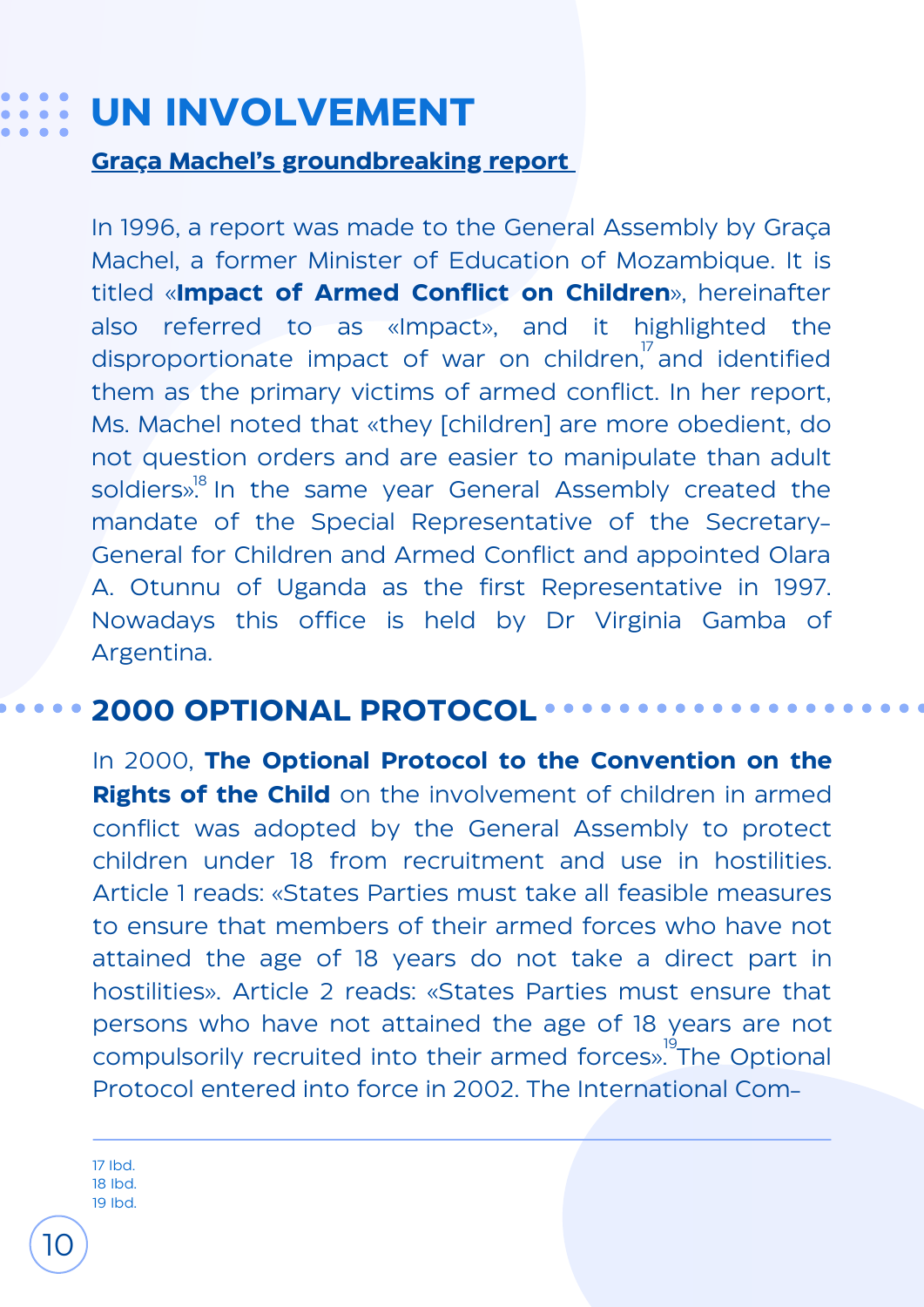mittee of the Red Cross commentary on Protocol I makes clear that the document does not require a complete ban on the use of children in conflict. The ICRC had proposed that the Protocol require parties to "take all necessary measures" which do not mean the total prohibition on involving children into armed conflicts. Child volunteers still could be involved indirectly in hostilities, gathering and transmitting military information, helping in the transportation of arms and munitions, provision of supplies. 20

Nowadays the Protocol is ratified by most of the UN members, so it is indeed appropriate to talk of its binding force. 21

### **SECURITY COUNCIL**

Security Council In 1998, Security Council held its first debate on the matter, and here is what it has accomplished over the years:

- In 1999 by its Resolution 1261 the Council made the question of children in armed conflict part of its theme-based agenda.<sup>22</sup>

- Resolution 1314 of 2000 reaffirmed that the deliberate targeting of civilians, including children, may constitute a threat to peace and security. $2^3$ 

20 Commentary of 1987. Protection of children. Available at: https://ihldatabases.icrc.org/applic/ihl/ihl.nsf/COM/470-750099?OpenDocument (Accessed at 4 October 2021)

21 See Annex 2.

22 The Security Council. (1999) Resolution 1261. New York, NY.

23 The Security Council. (2000) Resolution 1314. New York, NY.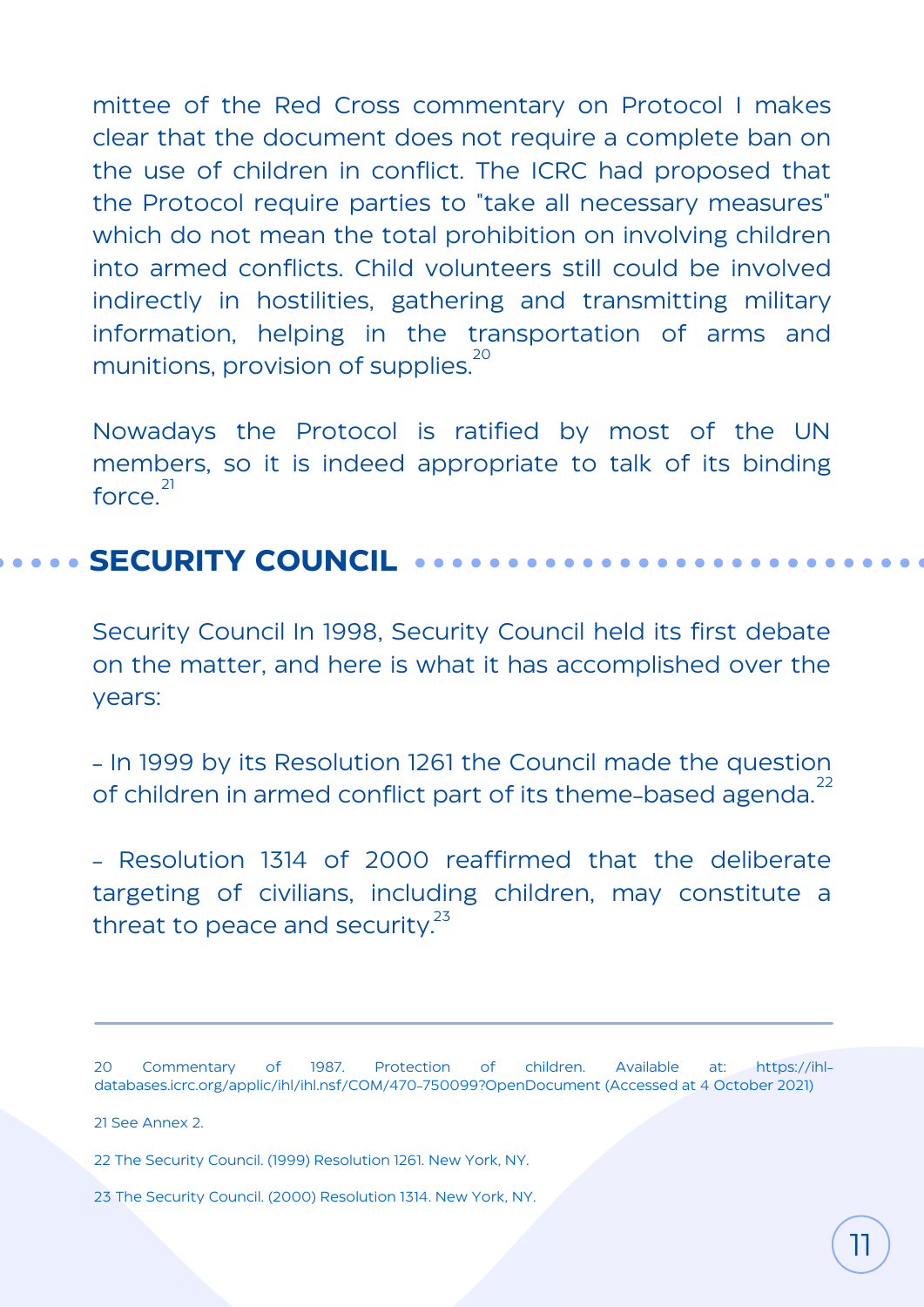- Resolution 1379 requested the Secretary-General to identify and list parties to conflict that recruit and use children. $^{24}$ 

- Resolution 1460 called for dialogue with parties to conflict that recruit or use children to develop clear, time-bound Action Plans to end the practices.

- Resolution 1539 requested the establishment of a systematic and comprehensive Monitoring and Reporting Mechanism to provide timely, accurate and reliable information on the recruitment and use of children and other violations committed against children affected by armed conflict. It also renewed the call for parties to conflict listed by the Secretary-General to prepare concrete, time-bound Action Plans. 26

- Resolution 1612 endorses the Monitoring and Reporting Mechanism proposed by the Secretary-General to collect timely and reliable information on violations committed against children in situations of armed conflict. It also creates the Security Council Working Group on Children and Armed **Conflict** 

- Resolution 2225 established "abduction of children" as a trigger to list parties to armed conflict in the annual report of the Secretary-General on children and armed conflict.<sup>27</sup>

- Resolution 2143 expressed concern about the military use of schools and encourages Member States to consider concrete measures to deter the practice. It also endorsed the «Children, Not Soldiers» campaign.  $^{28}$ 

<sup>24</sup> The Security Council. (2001) Resolution 1379. New York, NY. 25 The Security Council. (2003) Resolution 1460. New York, NY. 26 The Security Council. (2004) Resolution 1539. New York, NY. 27 The Security Council. (2015) Resolution 2225. New York, NY. 28 The Security Council. (2014) Resolution 2143. New York, NY.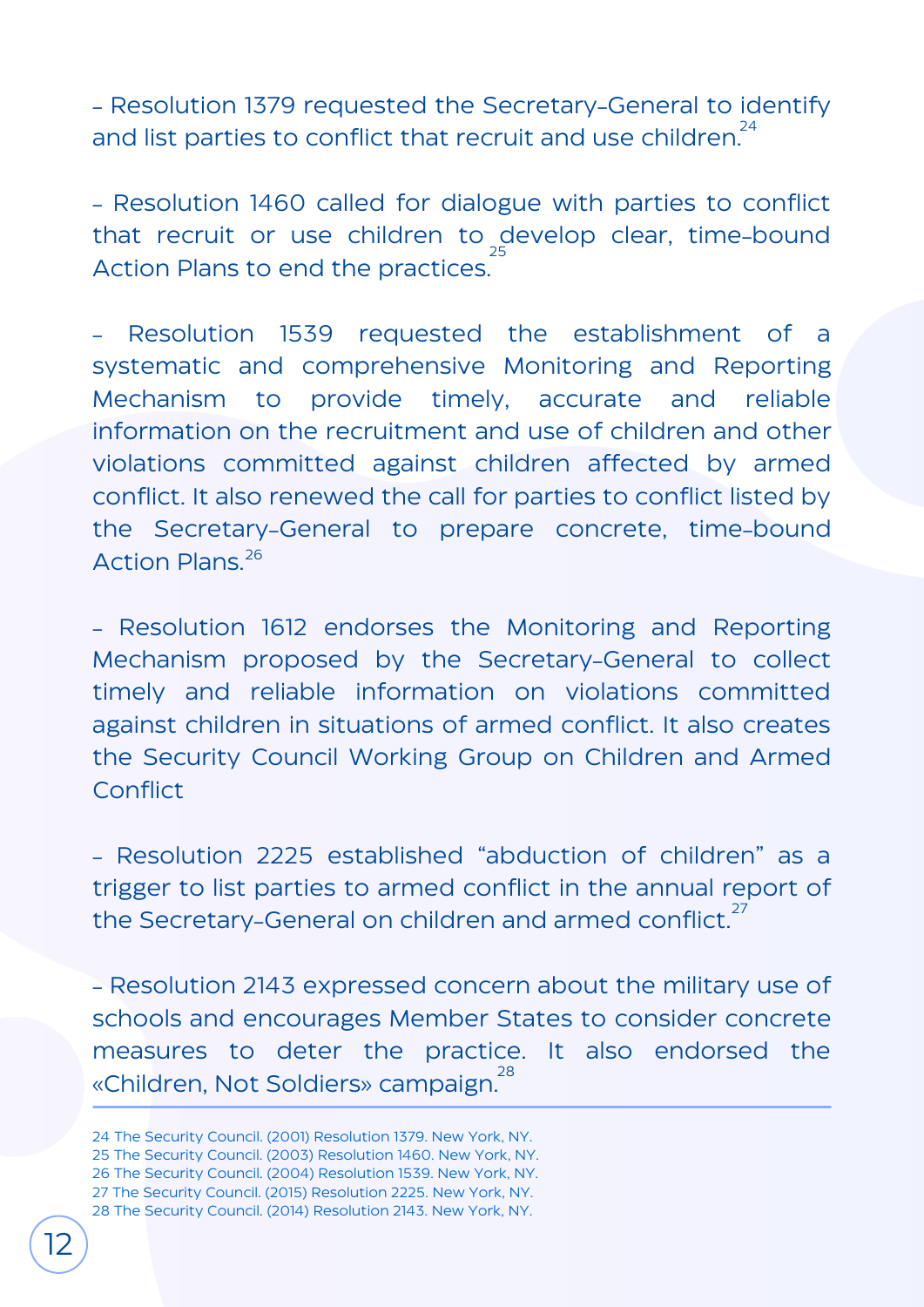### **PARIS PRINCIPLES**

In February 2007 there was a meeting held in Paris initiated by UNICEF for the purpose of the reviewing of Cape Town Principles (existing guidelines on protecting children from being used in armed conflict) and adopting them for the use of international community. As a result of this meeting the basic principles and guidelines were adopted in form of the document in order to protect child soldiers on international level. The states present on it, apart from other guidelines agreed on the following operational principles:<sup>29</sup>

- *Accountability and transparency* – ensure that their actions are based on child rights and humanitarian principles, that applicable minimum standards in programmes are met and that systems for accountability are developed.

- *Context-specific programming* – strategies and programmes should be based on a comprehensive analysis of the political, social, gender, economic and cultural context.

- *Capacity strengthening* - programmes should always build on, support and develop regional, national, local and community efforts and capacity to prevent unlawful recruitment or use of children, support their release and reintegration and protect all children.

- *Funding and other support for the prevention of unlawful recruitment or use and the release and reintegration of children* - funding should be made available to child protection actors.

<sup>29</sup> UNICEF. (2007) Principles and guidelines on children associated with armed forces or armed groups. Paris, PS.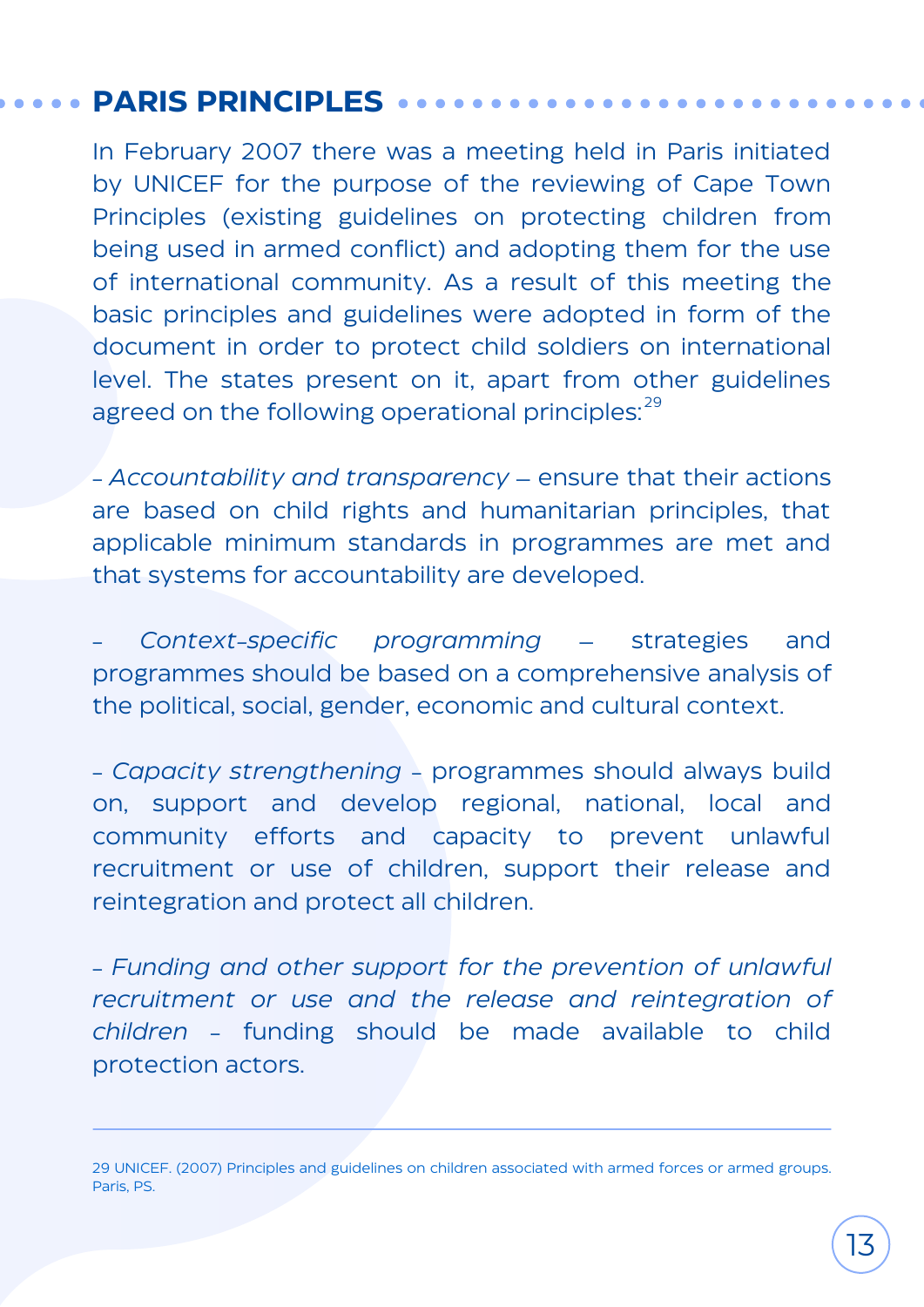- *Coordination, collaboration and cooperation and information sharing and transparency among all those involved* – from the community level to national institutions and international organisations.

- *Information-sharing* – the personal information regarding recruiting to be treated as confidential.

- *Media coverage* – a code of conduct for journalists, should be implemented by actors working with children associated with armed forces or armed groups to provide safeguards and prevent placing them at risk, violating confidentiality standards.

### **«CHILDREN, NOT SOLDIERS»**

In 2014, in cooperation with UNICEF, the Special Representative launched the campaign to bring about a global consensus that child soldiers should not be used in conflict. The campaign lasted for two years and focused primarily on the situations with child soldiers in Afghanistan, Chad, the Democratic Republic of the Congo, Myanmar, Somalia, South Sudan, Sudan and Yemen. The Action Plan introduced by the Special Representative included five steps:

One – to issue a military command orders prohibiting the recruitment and use of children.

Two – release all children identified in the ranks of security forces.

Three – ensure children's reintegration into civilian life.

Four – criminalize the recruitment and use of children.

Five – integrate age-verification mechanisms in recruitment procedures.<sup>31</sup>

<sup>30</sup> Office of the Special Representative of the Secretary-General for Children and Armed Conflict (2014) "Children, Not Soldiers". Available at: https://childrenandarmedconflict.un.org/children-not-soldiers/ (Accessed at 4 October 2021)

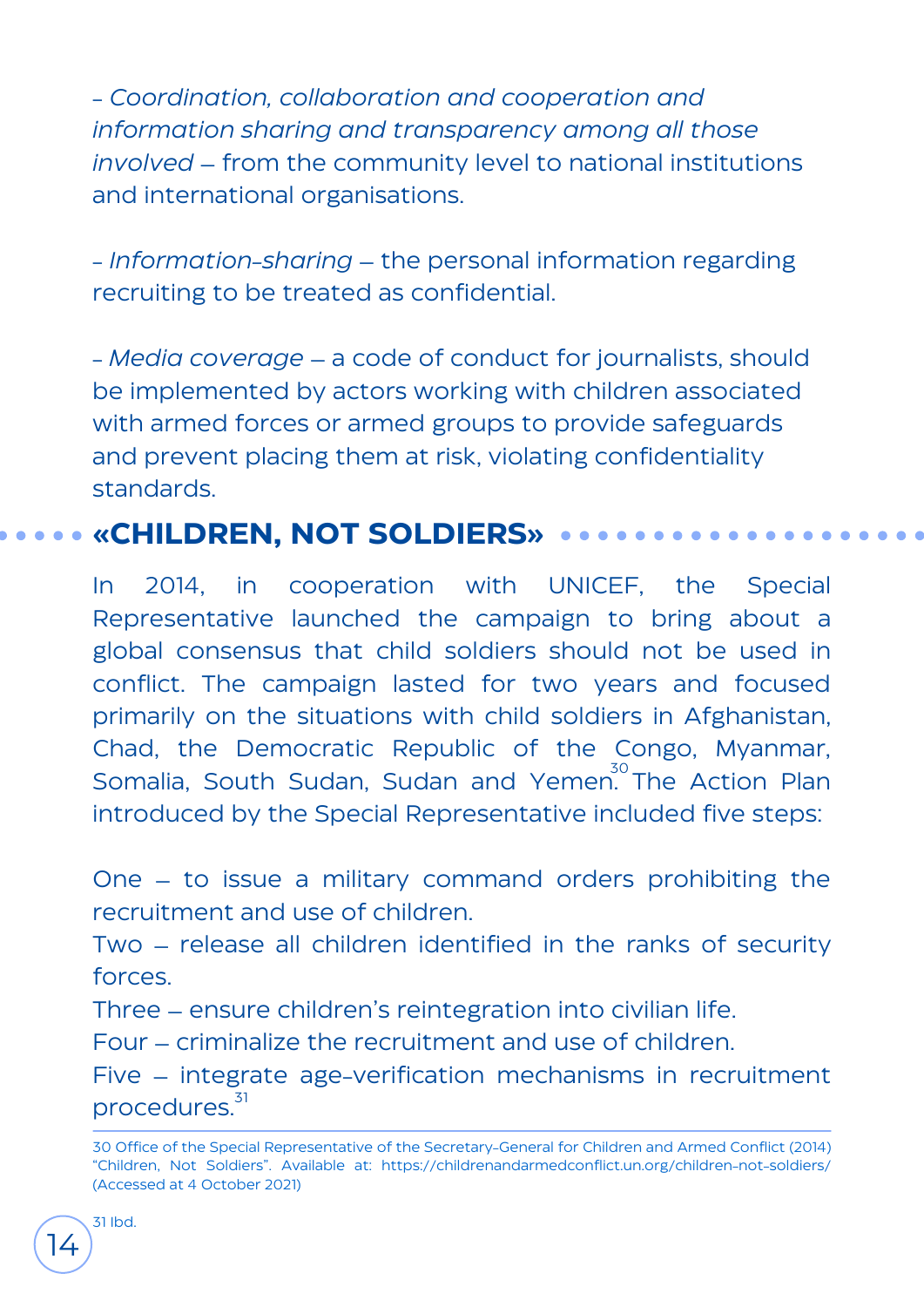#### **UNICEF**

As one of the primary agencies that deal with the matter of use of child soldiers, UNICEF is engaged in rescue and release of children, their reunification with families and reintegration of child soldiers into society. Their priority is to return them to civilian life, and for that, all kinds of psychological support, including the support for victims of substance abuse and gender-based violence, are provided. UNHCR and ICRC aid UNICEF in its works.

UNICEF actively negotiates release of child soldiers. As an example, in 2005-2006 up to 204 children were released from militia groups in Côte d'Ivoire, 400 in Central African Republic, and an equally stable number in African countries affected by wars.<sup>33</sup> in 2020, the number of children released was 497, 255 of them being children from FPRC. $^{34}$ 

The other one important function of UNICEF is working with UN peacekeeping operations on ensuring child protection. According to the «Impact», the cooperation with peacekeeping missions «ensure(s) more systematic dialogue with parties to conflict to address grave violations of children's rights<sup>35</sup> Peacekeepers are also receiving additional training on child protection with the help of child protection advisers from UNICEF.<sup>36</sup>

33 G.Machel, Ibd.

34 António Guterres. (2021) Children and armed conflict: Report of the Secretary-General.

35-37 Ibd.

<sup>32</sup> Children recruited by armed forces. (2021) Available at: https://www.unicef.org/protection/childrenrecruited-by-armed-forces (Accessed at 4 October 2021)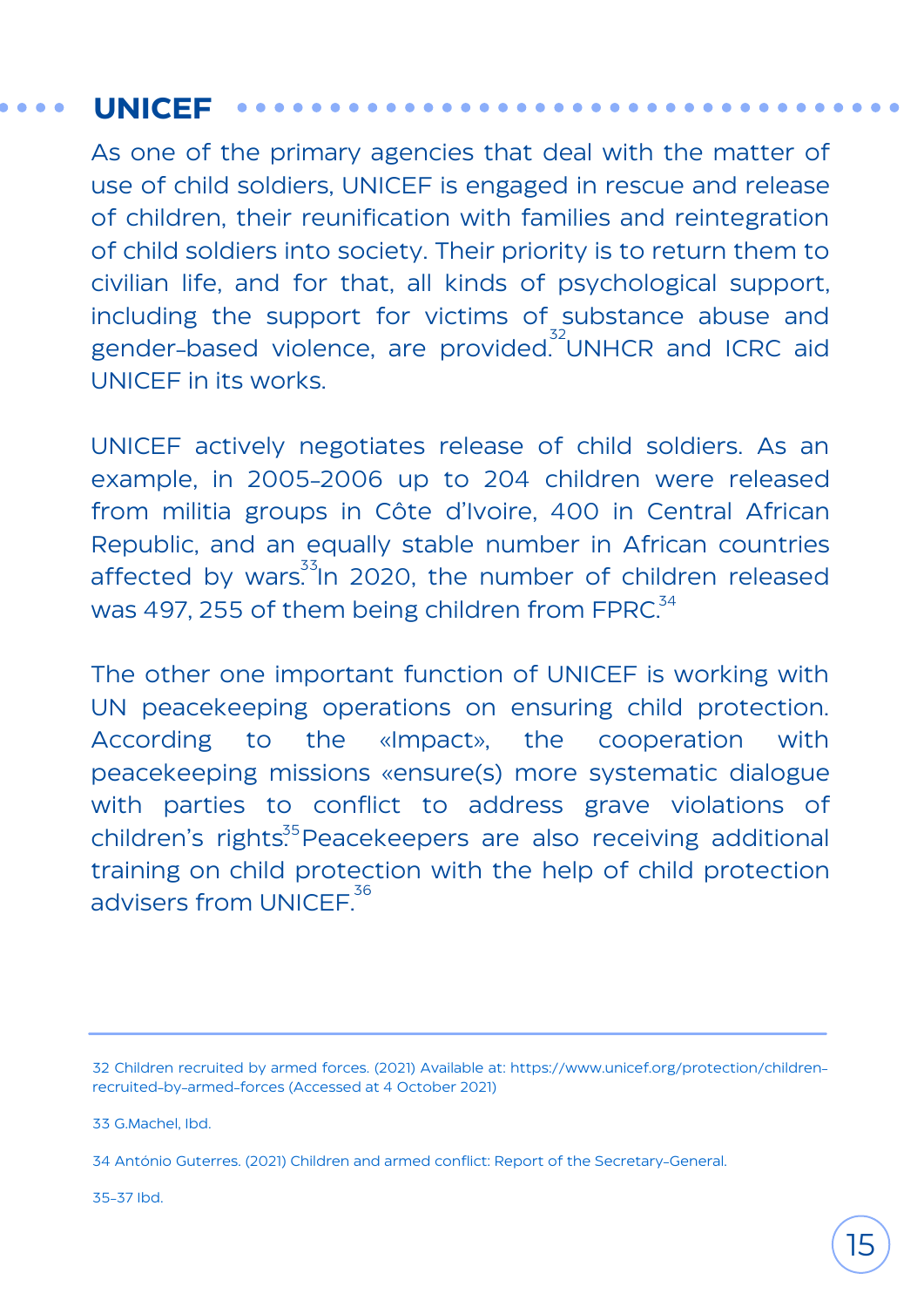# **CHILDREN RECRUITMENT AND USE AS A WAR CRIME**

The latest report of the Secretary General on the subject of child soldiers shows some alarming tendencies that do not cease to exist. In fact, according to the report, the recruit ment and use of children (estimated number of cases -8,521) made up the highest number of all violations against children during the reported time. Also, 3,243 children were detained for actual or alleged association with armed groups, including those designated as terrorist groups by the United Nations, or for national security reasons.

Recruitment and use of children is considered one of the socalled **Six Grave Violations** against children in armed conflict, and as they are often intertwined, it would be appropriate to mention them altogether:

- 1) child recruitment and use;
- 2) killing and maiming;
- 3) abductions;
- 4) rape and other forms of sexual violence;
- 5) attacks on schools and hospitals;
- 6) denial of humanitarian access.

But, as it was already mentioned in the present Report, using children in armed conflict is a war crime. In order to classify a deed as a crime a juridical mechanism called «element of a crime» should be applied. In the common law system it is subdivided into two elements – *actus reus* (criminal deed) and *mens rea* (guilt). In Elements of Crimes sheet, ICC gives the following official interpretation of the crime:

38 G.Machel, Ibd.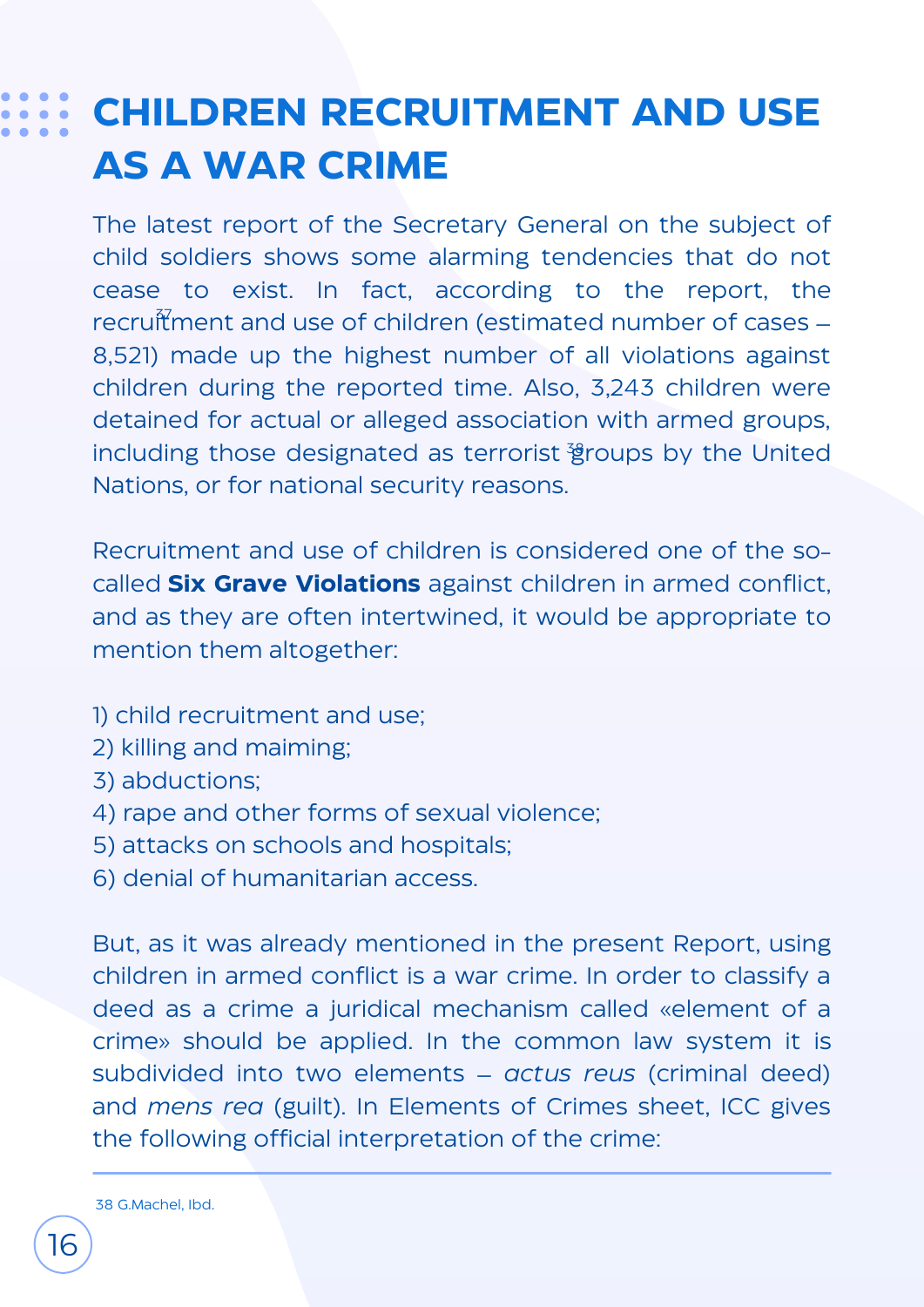*Elements of war crime of using, conscripting or enlisting children.* 39

1. The perpetrator conscripted or enlisted one or more persons into the national armed forces or used one or more persons to participate actively in hostilities.

2. Such person or persons were under the age of 15 years.

3. The perpetrator knew or should have known that such person or persons were under the age of 15 years.

4. The conduct took place in the context of and was associated with an international armed conflict.

It needs to be particularly stressed that a war crime of recruiting and using child soldiers can only be committed with intent.

For the purposes of correct implementation of international humanitarian law it is crucial to differentiate between the combatant and a child soldier. A combatant, pursuant to the Geneva Conventions, is a member of the armed forces of a party of a conflict. It means that in order to be conscripted a person should age of majority or other age laid down by the law of their land. Hence, a child soldier is not a combatant, and not a participant of hostilities, and thus cannot commit war crimes. A procedure of arrest, if applied to them, should only be used as a measure of last resort and for the shortest appropriate period of time, should be in full conformity with national law and in line with international standards.

39 International Criminal Court. (2013) Elements of Crimes. The Hague.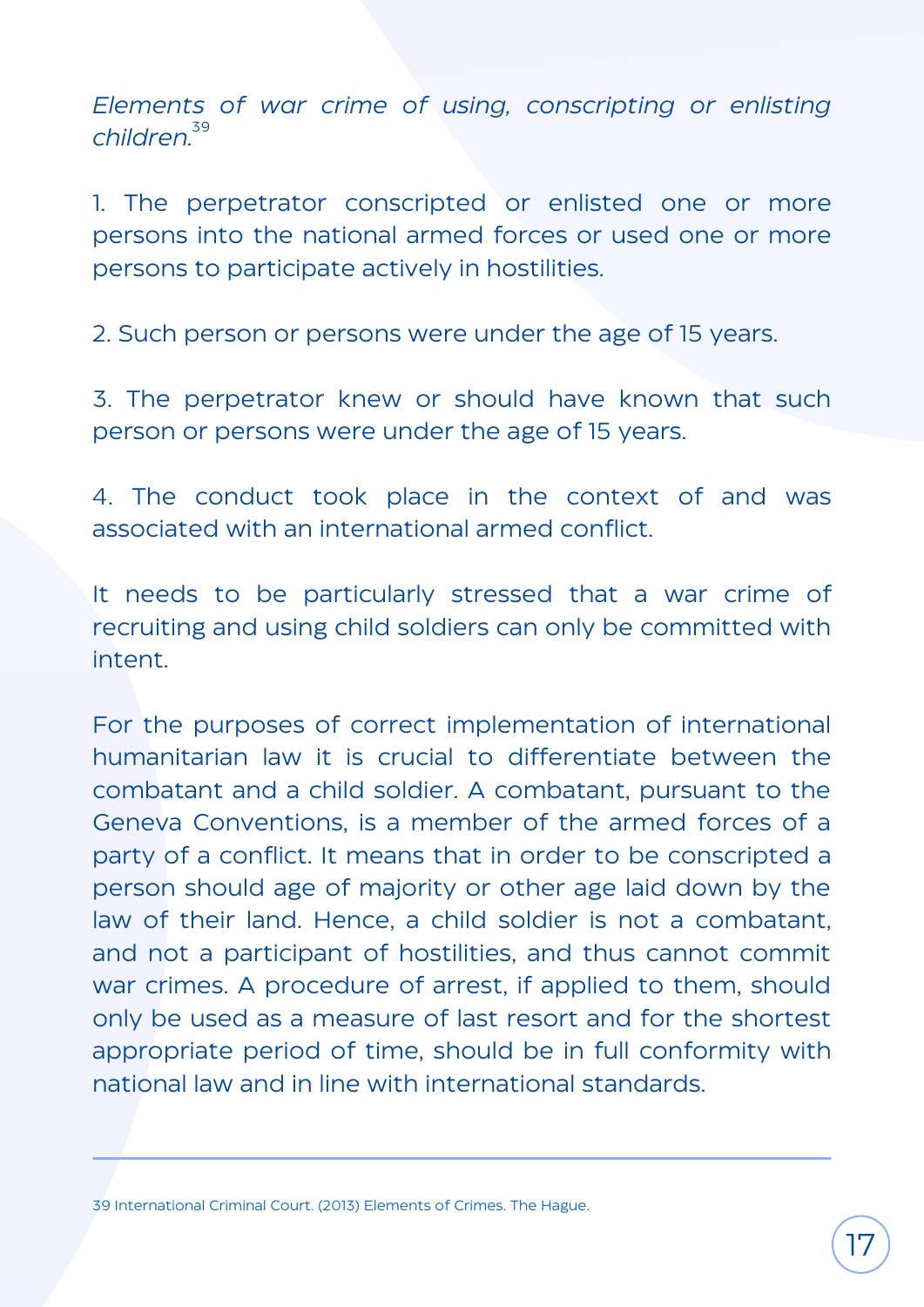Where there is no statutory law, these rules are considered customary international humanitarian law, applying equally in situations of international and non-international armed conflict, and to both Government armed forces and non-State armed groups. Judicial affirmation came in 2004, when the Special Court for Sierra Leone (SCSL) ruled in the Hinga Norman case that the recruitment and use of children in armed conflict is a war crime under customary international law. In addition, the statutes of the international tribunals for the former Yugoslavia, Rwanda and Sierra Leone also declared that the recruitment and use of children under the age of 15 years in armed conflict is a war crime.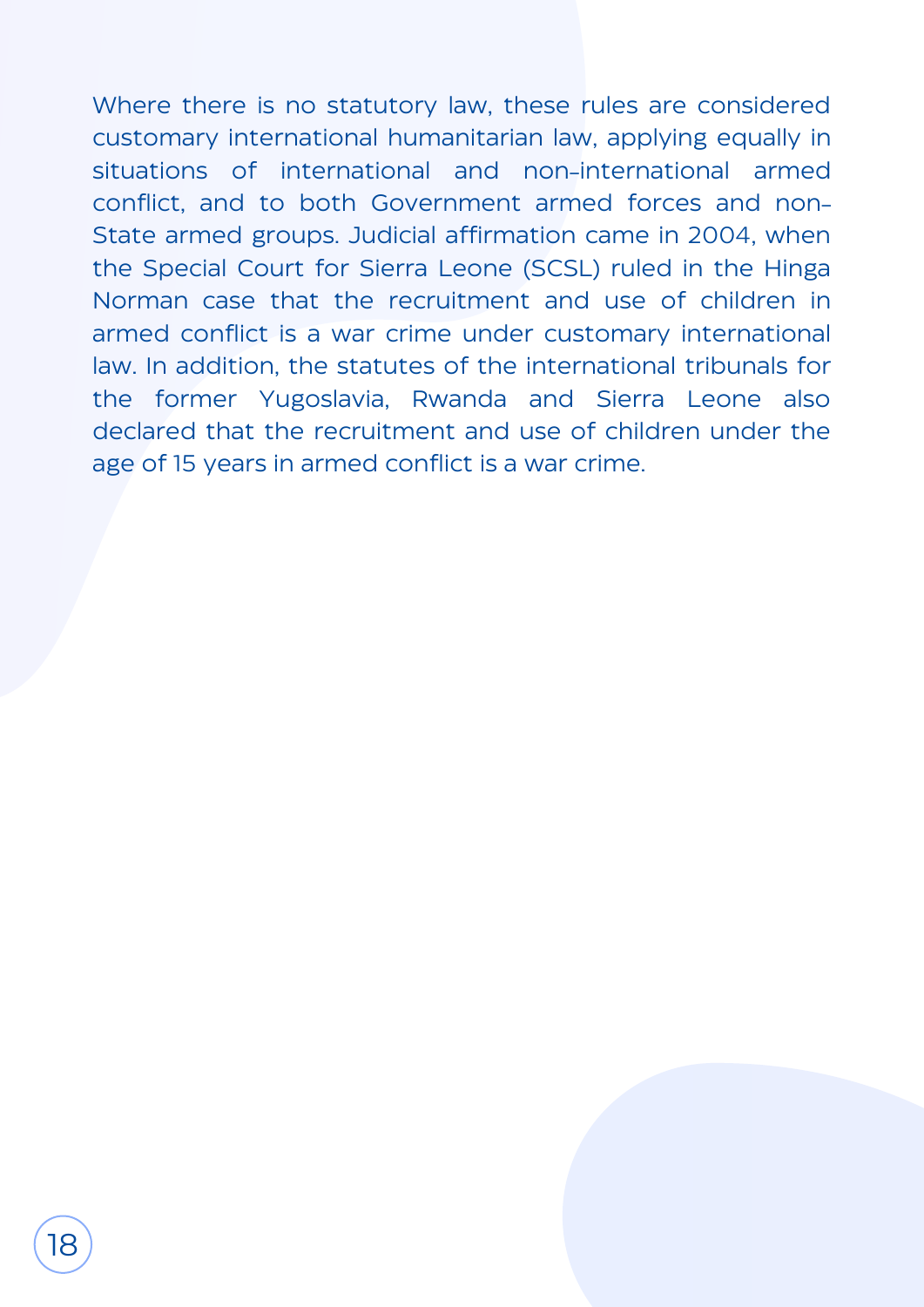# **ACCOUNTABILITY**

Over the course of modern history international courts and tribunals have produced a significant body of jurisprudence on crimes against children. For example, the Special Court for Sierra Leone, convicted and sentenced a number of individuals, including former President of Liberia, Charles Ghankay Taylor, on a number of counts including conscripting or enlisting children into armed forces or groups and using them to participate actively in hostilities. Nowadays, ICC is a primary permanent international judicial body vested with power to prosecute war crimes and crimes against humanity, and bring about accountability and justice to the victims. ICC Office of the Prosecutor is now conducting eight preliminary examinations and fourteen investigations of situations in different countries, where the problem of child soldiers is also being looked into.

The organizers of recruitment and use of child soldiers have already been tried by the ICC several times. The first case, and arguably the most famous one, is that of Thomas Lubanga Dyilo of the Democratic Republic of the Congo.<sup>41</sup> ICC judges found that during the conflict, FPLC, of which Mr. Lubanga Dyilo was a head of, implemented a widespread youth recruitment policy, which also embraced children under the age of 15. Following training in military camps, the youths were deployed as soldiers in different parts of the country, and participated in fighting. Children were also used as military guards and for a special "Kadogo Unit" comprised primarily of children.<sup>42</sup> Lubanga Dyilo was sentenced to 14 years in prison.

40 G.Machel, Ibd. 41 ICC-01/04-01/06. The Prosecutor v Thomas Lubanga Dyilo.

41 ICC-01/04-01/06. The Prosecutor v Thomas Lubanga Dyilo.

42 Thomas Lubanga Dyilo. (2015) Available at: https://www.coalitionfortheicc.org/cases/thomaslubanga-dyilo (Accessed at 4 October 2021)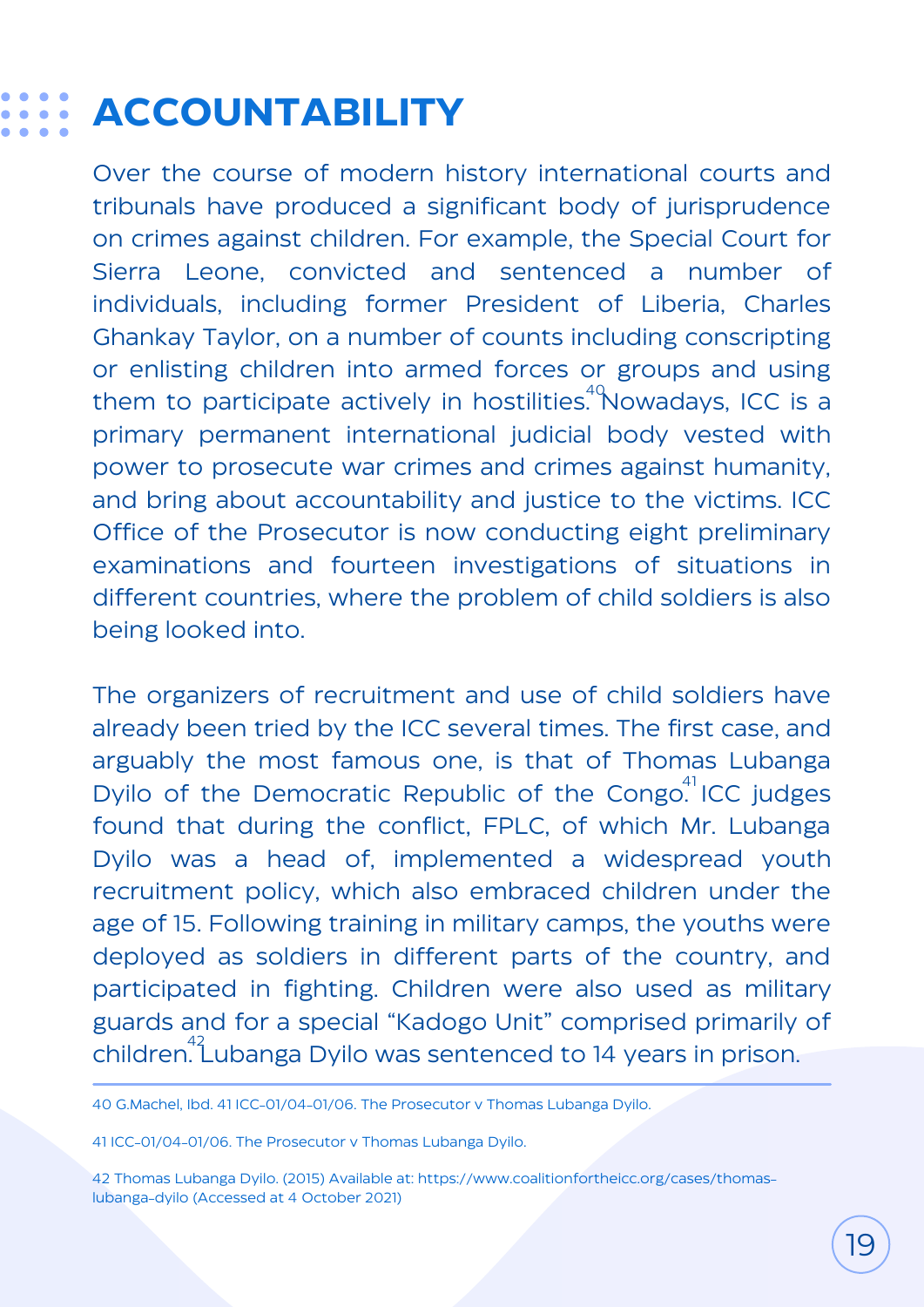The case of Bosco Ntaganda, also of Democratic Republic of Congo, was next. The guilty verdict was reached in 2021. It was ascertained that children under the age of 15 were used as escorts and enlisted in the FLPC to participate in hostilities, and it was found that incidents of rape and sexual enslavement occurred and that Mr. Ntaganda knew about them. The defense argued that the prosecution failed to prove that and made it one of the twelve ground for appeal, but all of them were rejected in their entirety. Mr. Ntaganda now serves his 30-year imprisonment sentence.

The most recent and ongoing case having to do with child soldiers is that of Dominic Ongwen, the senior commander of the Lord's Resistance Army in Uganda, and the first former child abductee to face charges before the ICC. He is guilty of having abducted almost 30,000 children to take into its ranks, being forced to undergo military training and forced to kill. <sup>45</sup> His case is now on appeal.

ICC stated in its strategic plan that it is stated that «the Office [of the Prosecutor] pays particular attention to children <…>, in order, inter alia, to stress the seriousness of these forms of victimisation, which frequently are overlooked and underestimated. Children, for instance, can be affected by crimes in various ways: as victims including through the inability to receive education or medical care, as witnesses, or even as perpetrators».<sup>46</sup>

43 ICC-01/04-02/06. The Prosecutor v Bosco Ntaganda.

44 ICC-02/04-01/15. The Prosecutor v. Dominic Ongwen.

45 Dominic Ongwen. (2016) Available at: https://www.coalitionfortheicc.org/cases/dominic-ongwen (Accessed at 4 October 2021)

46 International Criminal Court. (2019) The Strategic Plan of the Office of the Prosecutor 2019-2021. The Hague. HG.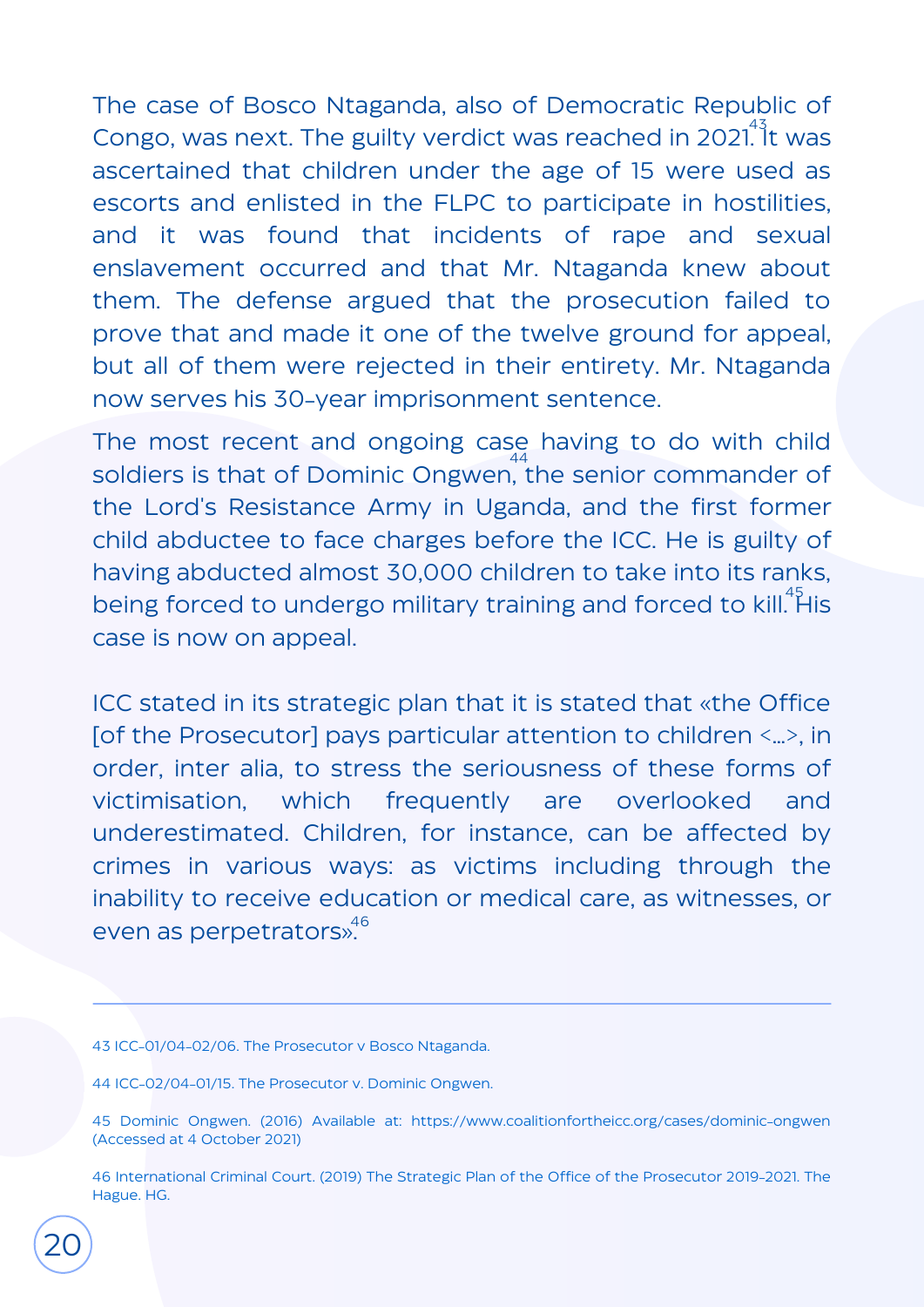**They are considered victims**, which involves the enjoyment of the Trust Fund for Victims, and enjoyment of procedural rights that victims have. For as far as the Court's interpretation of the Rome Statute goes, "victims are actors of international justice rather than its passive subjects».<sup>47</sup>

In 2020, one person was charged with war crimes, him being Ntabo Ntaberi Sheka of Democratic Republic of Congo, for war crimes, including child recruitment and use.

21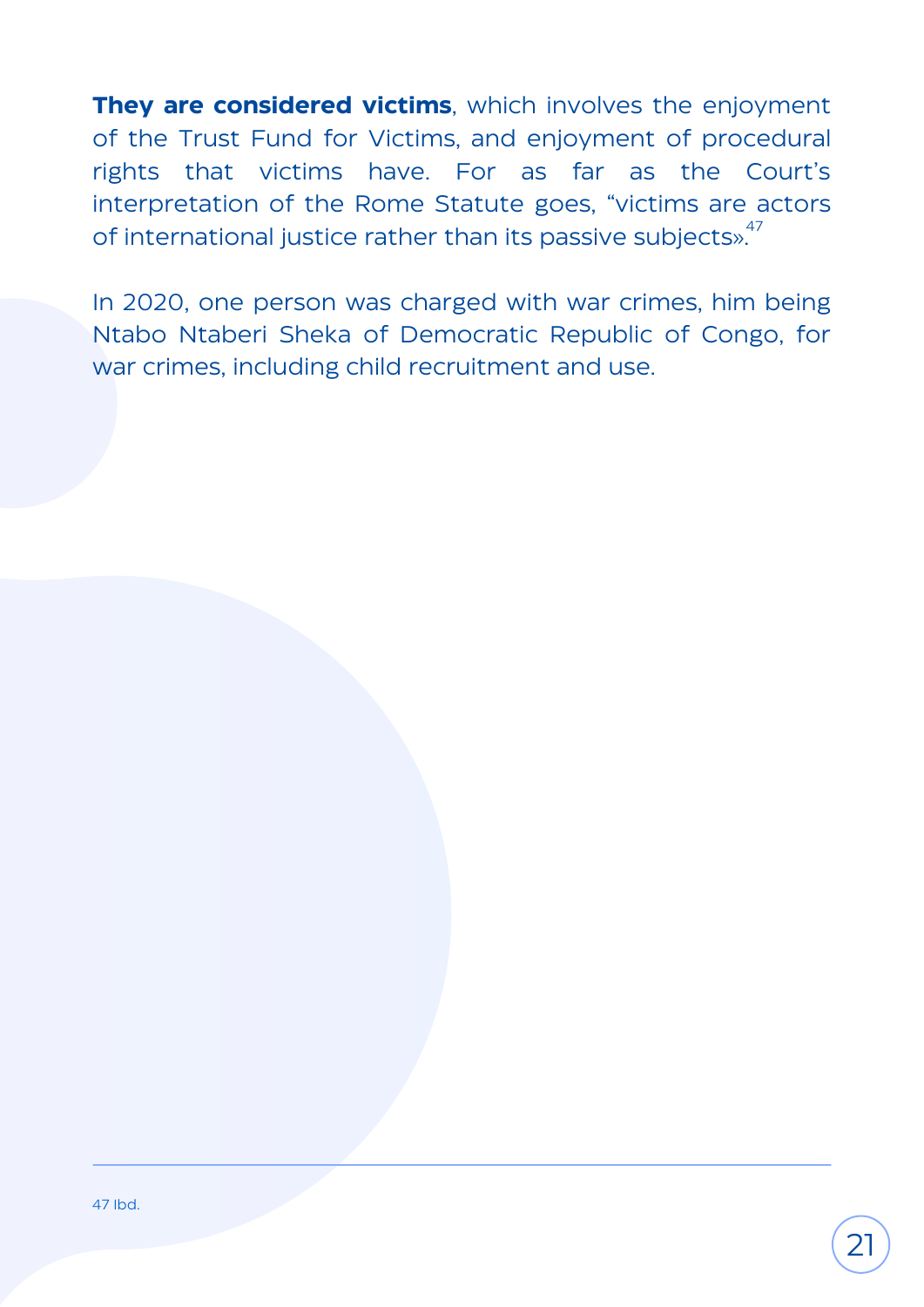# **CONCLUSION**

Although armed conflicts currently are of a more noninternational character, they still lead to a great number of negative consequences. In particular, the number of victims of these armed conflicts include not only combatants, but also civilians who should not be involved in hostilities at all accordingly to the international humanitarian law. A significant proportion of civilians are children and adolescents under the age of 18 who are not only war-affected but are also forced into hostilities.

One of the dangerous trends characterizing armed conflicts is the youth of their participants. Increasingly, and in a growing number of conflicts, it is young people, and children, equally vulnerable due to their youth. It is children who suffer the most horrific psychological and physical damage. The world recognizes the harmful and widespread impact of armed conflicts on children and their long-term consequences for durable peace, security and development. The rights of children need special legal and international protection, the situation of children without distinction of any kind, as well as their development and education, must be improved and developed.

Of course, there are many organizations and international legal instruments that seek to prevent various negative consequences, but the main problem still remains. The challenges before us are to find effective ways to enforce existing legal instruments and find new and effective solutions to prevent children from becoming involved in armed conflicts and to save future generations.

This Report is complemented by the list of parties engaging in violations against children, amongst which is conscripting or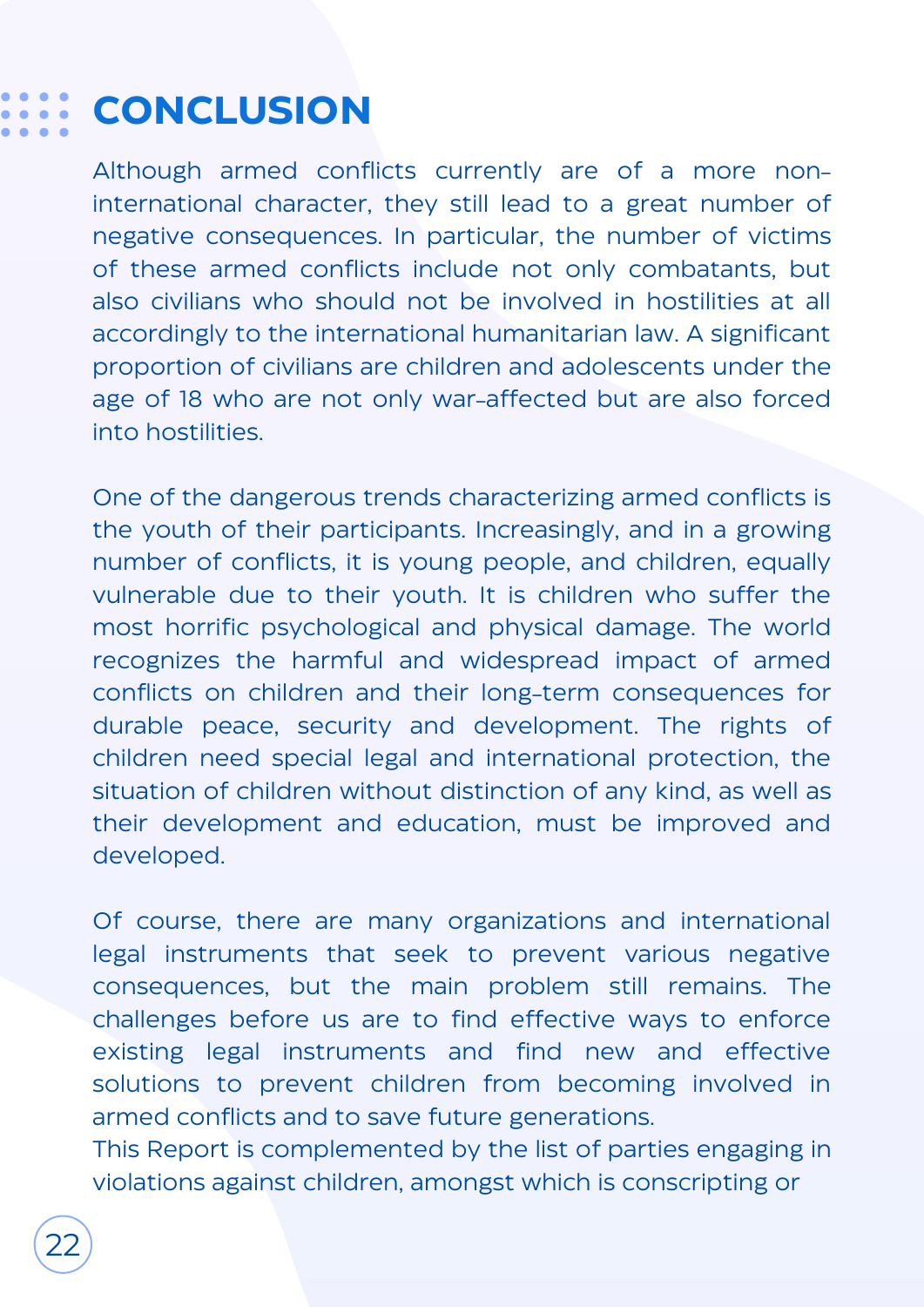enlisting children into the national armed forces or using them to participate in hostilities.

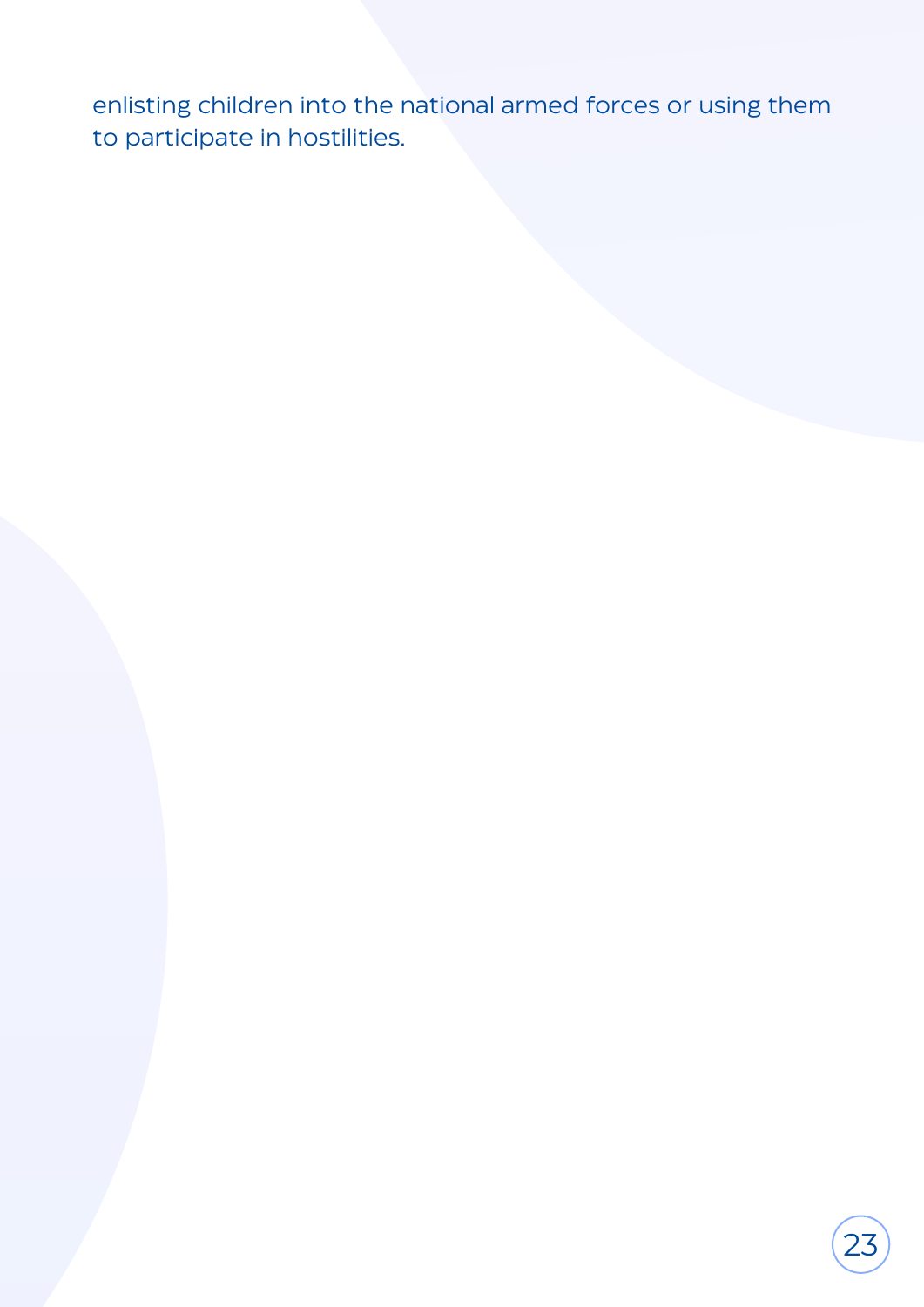# **ANNEX 1. LIST OF PARTIES ENGAGING IN VIOLATIONS AGAINST CHILDREN 48**

**A. Listed parties that have not put in place measures to improve the protection of children**

#### **Parties in Afghanistan**

*Non-State actors* 1. Haqqani Network 2. Hizb-i Islami of Gulbuddin Hekmatyara 3. Islamic State in Iraq and the Levant-Khorasan Province 4. Taliban forces and affiliated groups

#### **Parties in Colombia**

*Non-State actors* Ejército de Liberación Nacionala

### **Parties in the Central African Republic**

*Non-State actors* 1. Local defence militias known as the anti-balaka 2. Lord's Resistance Army

### **Parties in the Democratic Republic of the Congo**

#### *Non-State actors*

- 1. Allied Democratic Forces
- 2. Coopérative pour le développement du Congo (CODECO)

3. Forces démocratiques de libération du Rwanda-Forces combattantes abacunguzia

4. Force de résistance patriotique de l'Ituri

48 This list is compiled based on frequently cited Secretary General's Report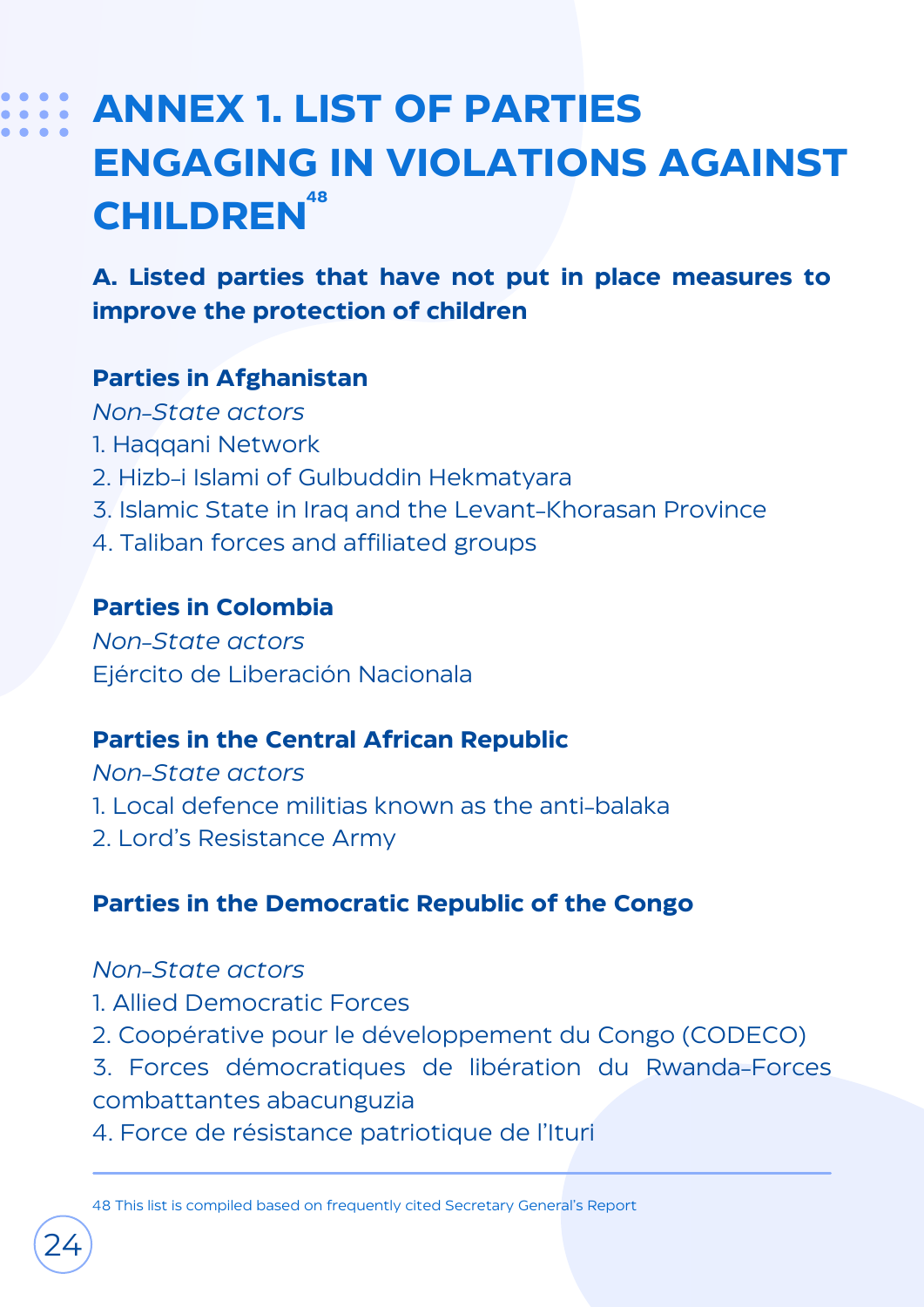5. Lord's Resistance Army 6. Mai-Mai Apa Na Palea,e 7. Mai-Mai Mazembe 8. Mai-Mai Simba 9. Nduma défense du Congo-Rénové 10. Nyatura 11. Raia Mutombokia

### **Parties in Iraq**

*Non-State actors* Islamic State in Iraq and the Levant

#### **Parties in Mali**

*Non-State actors* 1. Ansar Eddine 2. Platform, including affiliated groups

#### **Parties in Myanmar**

*State actors* Tatmadaw Kyi, including integrated border guard forces

*Non-State actors* United Wa State Armya

#### **Parties in Nigeria**

#### *Non-State actors*

Boko Haram-affiliated and splinter groups, including Jama'atu Ahlis Sunna Lidda'awati wal-Jihad and Islamic State West Africa Province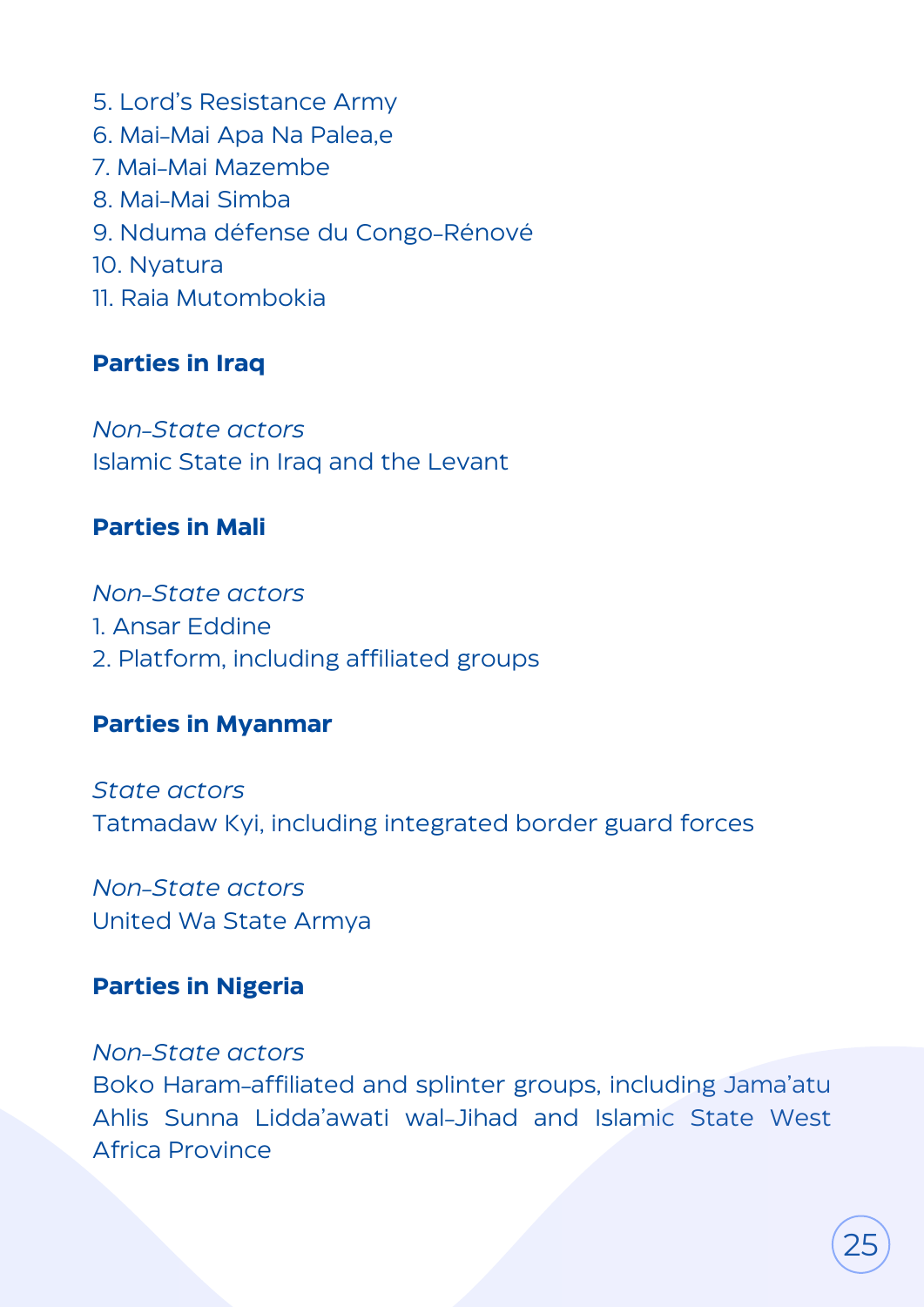### **Parties in the Philippines**

*Non-State actors*

- 1. Abu Sayyaf Group
- 2. Bangsamoro Islamic Freedom Fighters
- 3. New People's Army

#### **Parties in Somalia**

*Non-State actors* 1. Al-Shabaab 2. Ahl al-Sunna wal-Jama'aa

#### **Parties in the Sudan**

*Non-State actors* 1. Justice and Equality Movement 2. Sudan Liberation Army-Abdul Wahida 3. Sudan Liberation Army-Minni Minawi 4. Sudan People's Liberation Movement-North Abdelaziz al-Hilu faction 5. Sudan People's Liberation Movement-North Malik Agar faction

#### **Parties in the Syrian Arab Republic**

*State actors* Government forces, including the National Defence Forces and pro-government militias

*Non-State actors* 1. Ahrar al-Sham 2. Army of Islam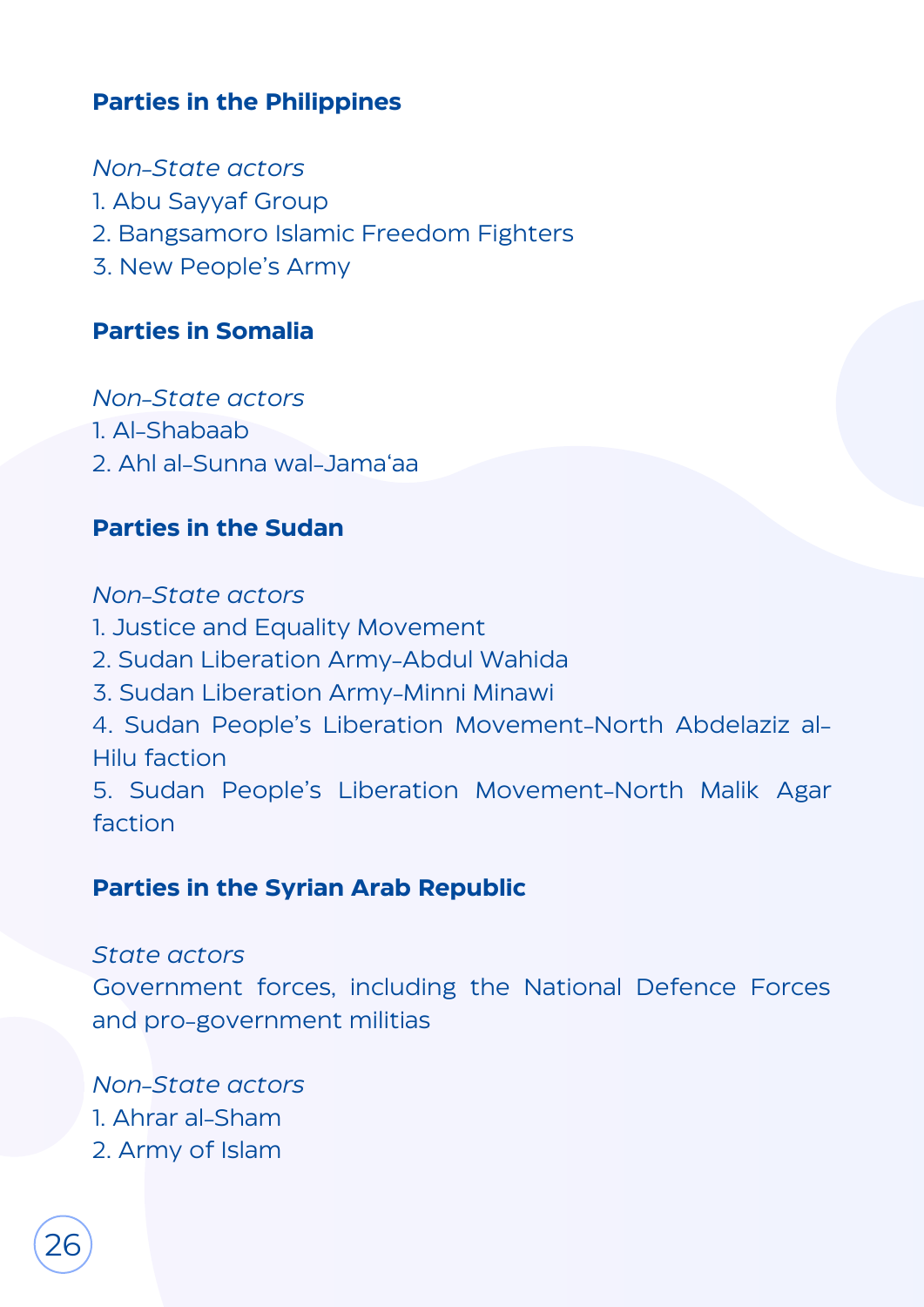3. Hay'at Tahrir al-Sham 4. Islamic State in Iraq and the Levant 5. Syrian armed opposition groups (formerly known as the Free Syrian Army)

#### **Parties in Yemen**

*Non-State actors* 1. Al-Qaida in the Arabian Peninsula 2. Houthis (who call themselves Ansar Allah) 3. Pro-government militias, including the Salafists and popular committees 4. Security Belt Forces

### **B. Listed parties that have put in place measures aimed at improving the protection of children**

#### **Parties in Afghanistan**

*State actors* Afghan National Army

#### **Parties in the Central African Republic**

#### *Non-State actors*

Front populaire pour la renaissance de la Centrafrique, Mouvement patriotique pour la Centrafrique and Union pour la paix en Centrafrique as part of the former Séléka coalition Parties in the Democratic Republic of the Congo

*State actors* Armed Forces of the Democratic Republic of the Congo

Non-State actors Alliance des patriotes pour un Congo libre et souverain

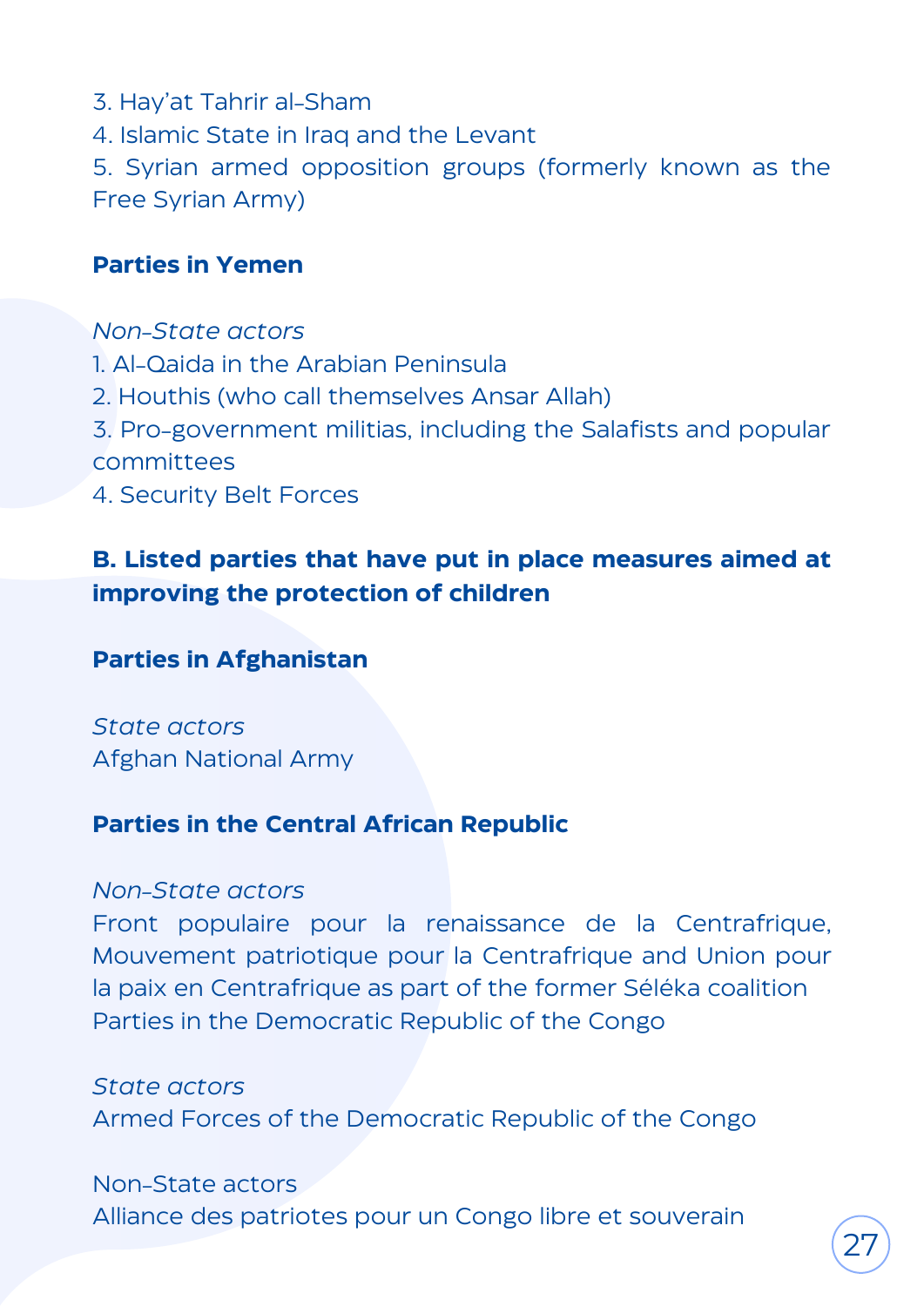### **Parties in Iraq**

*State actors* Popular Mobilization Forces

#### **Parties in Mali**

*Non-State actors* Mouvement national de libération de l'Azawad

#### **Parties in Myanmar**

*State actors* Tatmadaw Kyi, including integrated border guard forces

*Non-State actors* 1. Democratic Karen Benevolent Army 2. Kachin Independence Army 3. Karen National Liberation Army 4. Karen National Union/Karen National Liberation Army Peace Council 5. Karenni Army 6. Shan State Army

#### **Parties in Somalia**

*State actors* Somali Federal Defence and Police Forces

#### **Parties in South Sudan**

*State actors*

28

South Sudan People's Defence Forces, including Taban Dengallied South Sudan People's Defence Forces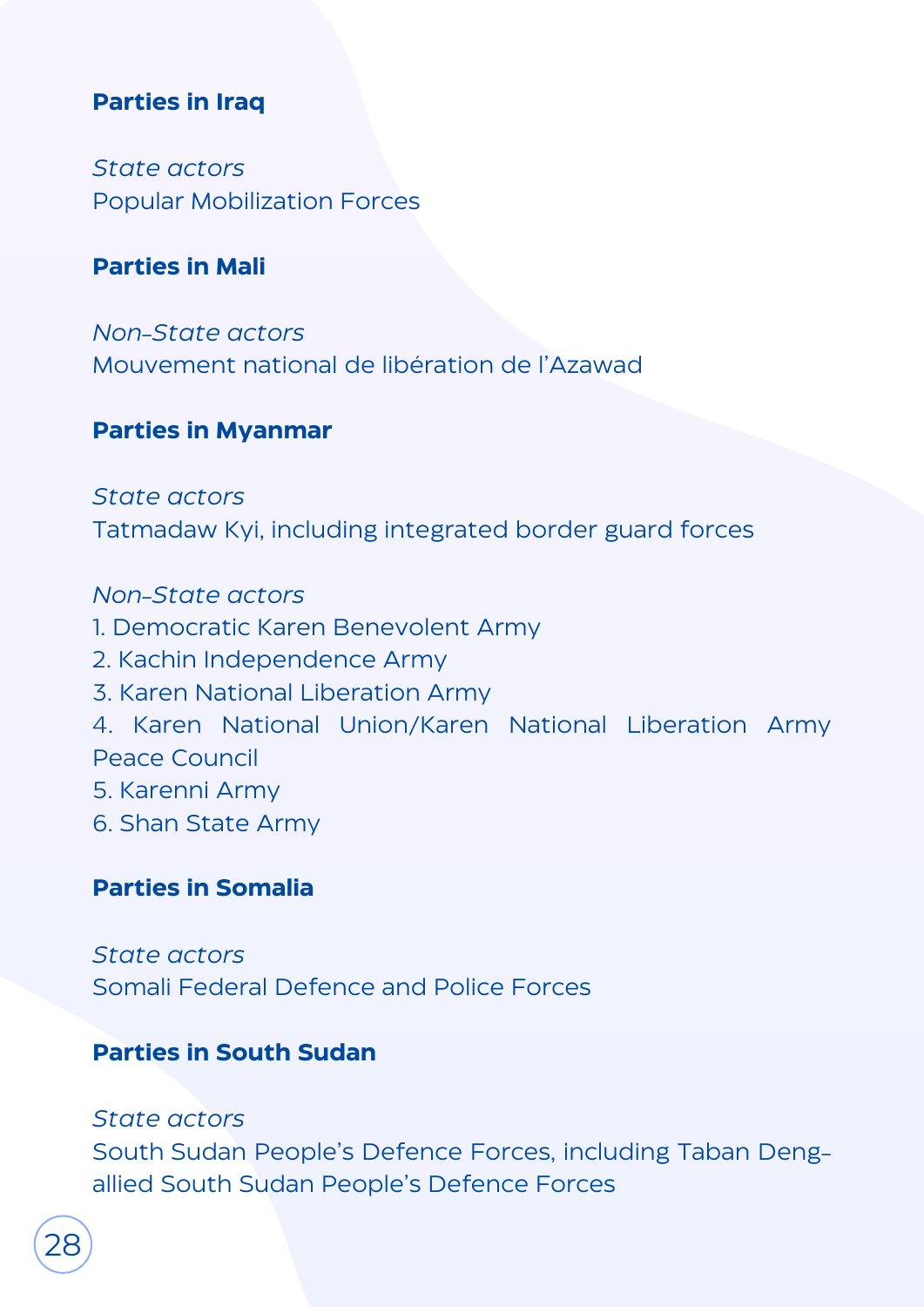*Non-State actors* Sudan People's Liberation Movement/Army in Opposition – pro-Machar

#### **Parties in the Syrian Arab Republic**

*Non-State actors* Kurdish People's Protection Units and Women's Protection Units (YPG/YPJ)

#### **Parties in Yemen**

*State actors* Government forces, including the Yemen Armed Forces

*Non-State actors* Houthis (who call themselves Ansar Allah)

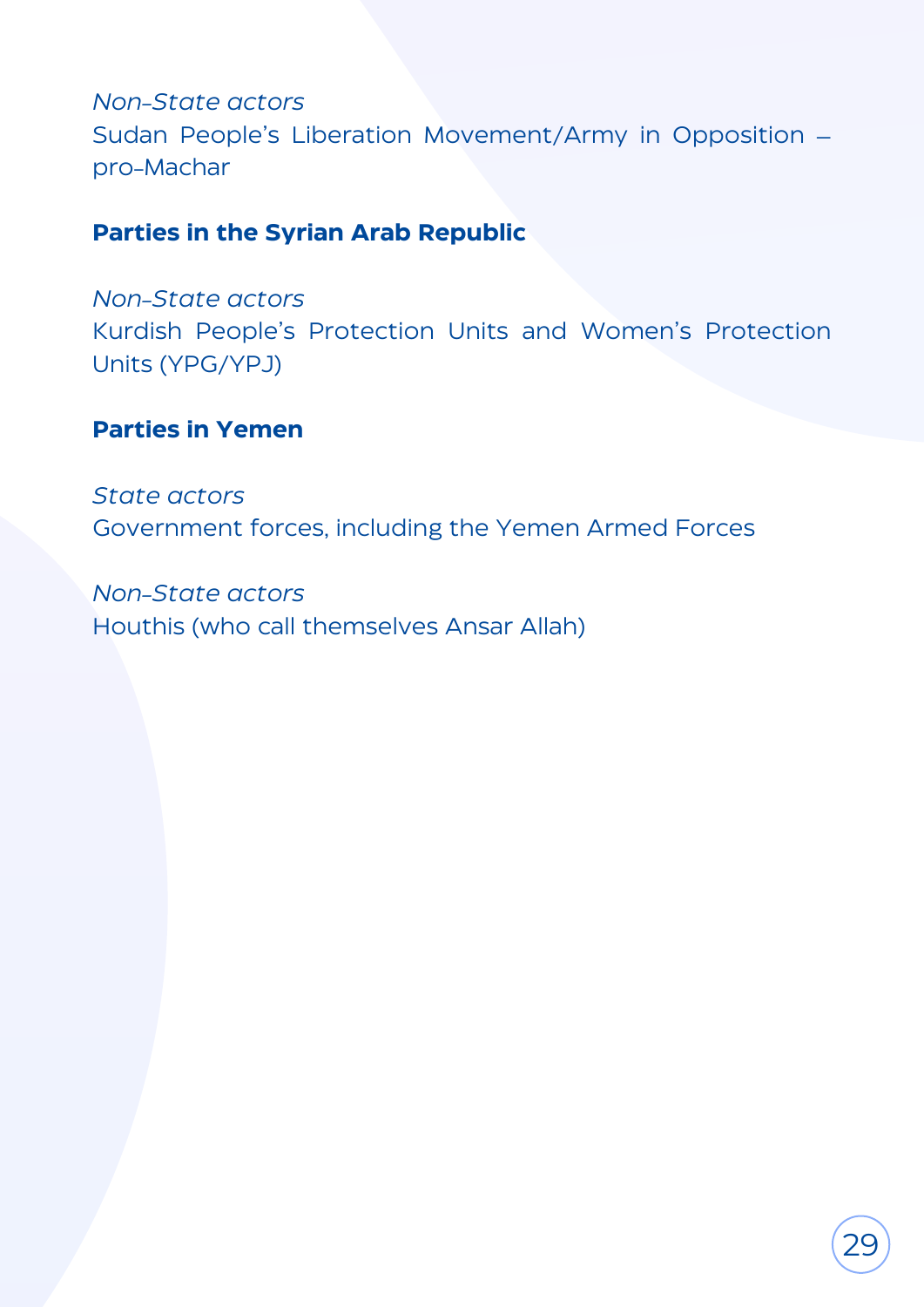# **ANNEX 2. USEFUL LINKS**

The States Parties to the Rome Statute – https://asp.icccpi.int/en\_menus/asp/states%20parties/Pages/the%20states %20parties%20to%20the%20rome%20statute.aspx

Status of Ratification of Optional Protocol to the Convention on the Rights of the Child on the Involvement of Children In Armed Conflict – https://indicators.ohchr.org/

States Parties to Protocol Additional to the Geneva Conventions of 12 August 1949, and relating to the Protection of Victims of International Armed Conflicts (Protocol I), 8 June 1977 – https://ihldatabases.icrc.org/applic/ihl/ihl.nsf/Treaty.xsp? action=openDocument&documentId=D9E6B6264D7723C3C12 563CD002D6CE4

States Signatories to Protocol Additional to the Geneva Conventions of 12 August 1949, and relating to the Protection of Victims of International Armed Conflicts (Protocol I), 8 June 1977 – https://ihl-

databases.icrc.org/applic/ihl/ihl.nsf/States.xsp? xp\_viewStates=XPages\_NORMStatesSign&xp\_treatySelected= 470

States Parties to Protocol Additional to the Geneva Conventions of 12 August 1949, and relating to the Protection of Victims of Non-International Armed Conflicts (Protocol II), 8 June 1977 – https://ihl-

databases.icrc.org/applic/ihl/ihl.nsf/States.xsp? xp\_viewStates=XPages\_NORMStatesParties&xp\_treatySelecte d=475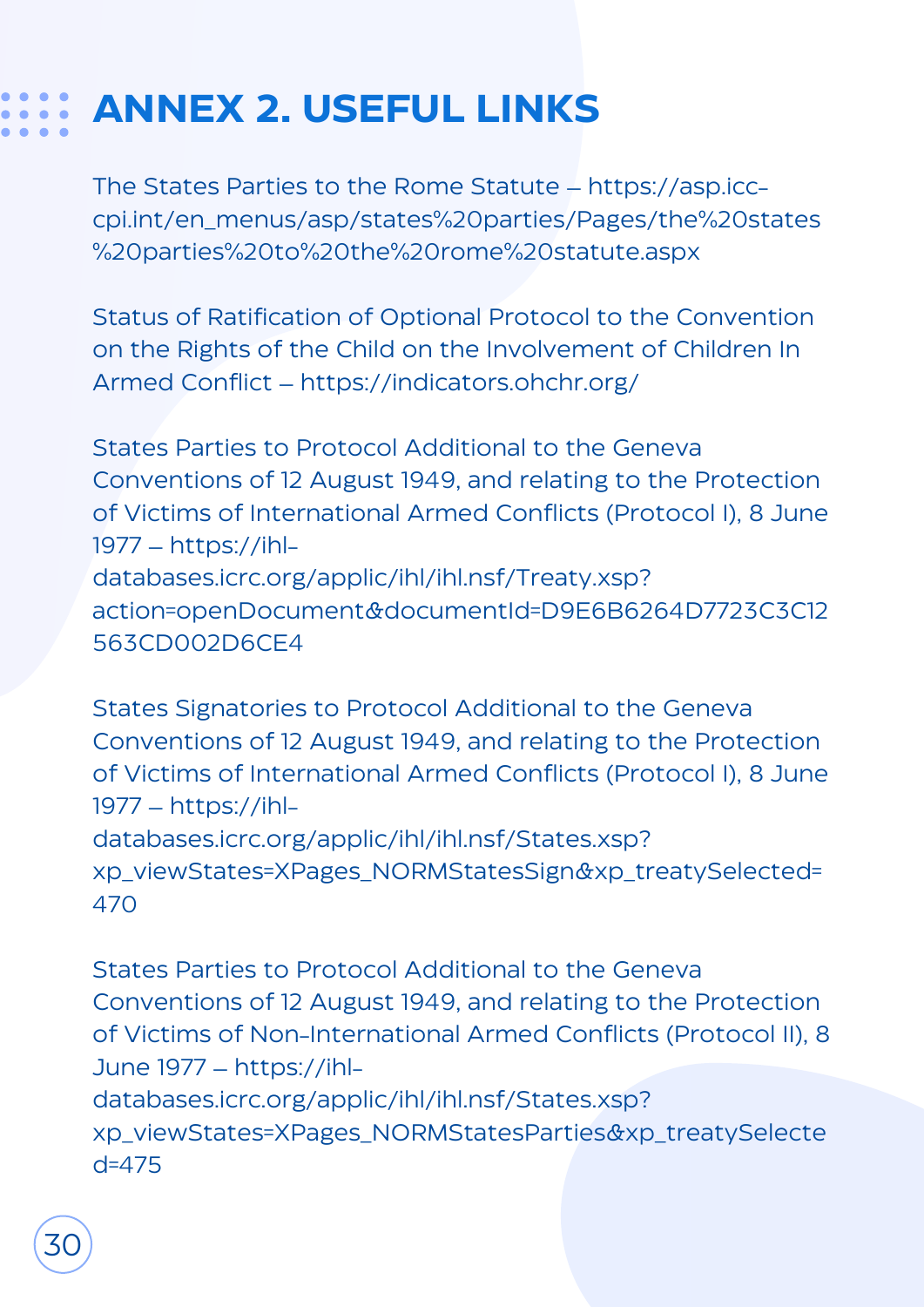States Signatories to Protocol Additional to the Geneva Conventions of 12 August 1949, and relating to the Protection of Victims of Non-International Armed Conflicts (Protocol II), 8 June 1977 – https://ihl-

databases.icrc.org/applic/ihl/ihl.nsf/States.xsp? xp\_viewStates=XPages\_NORMStatesSign&xp\_treatySelected= 475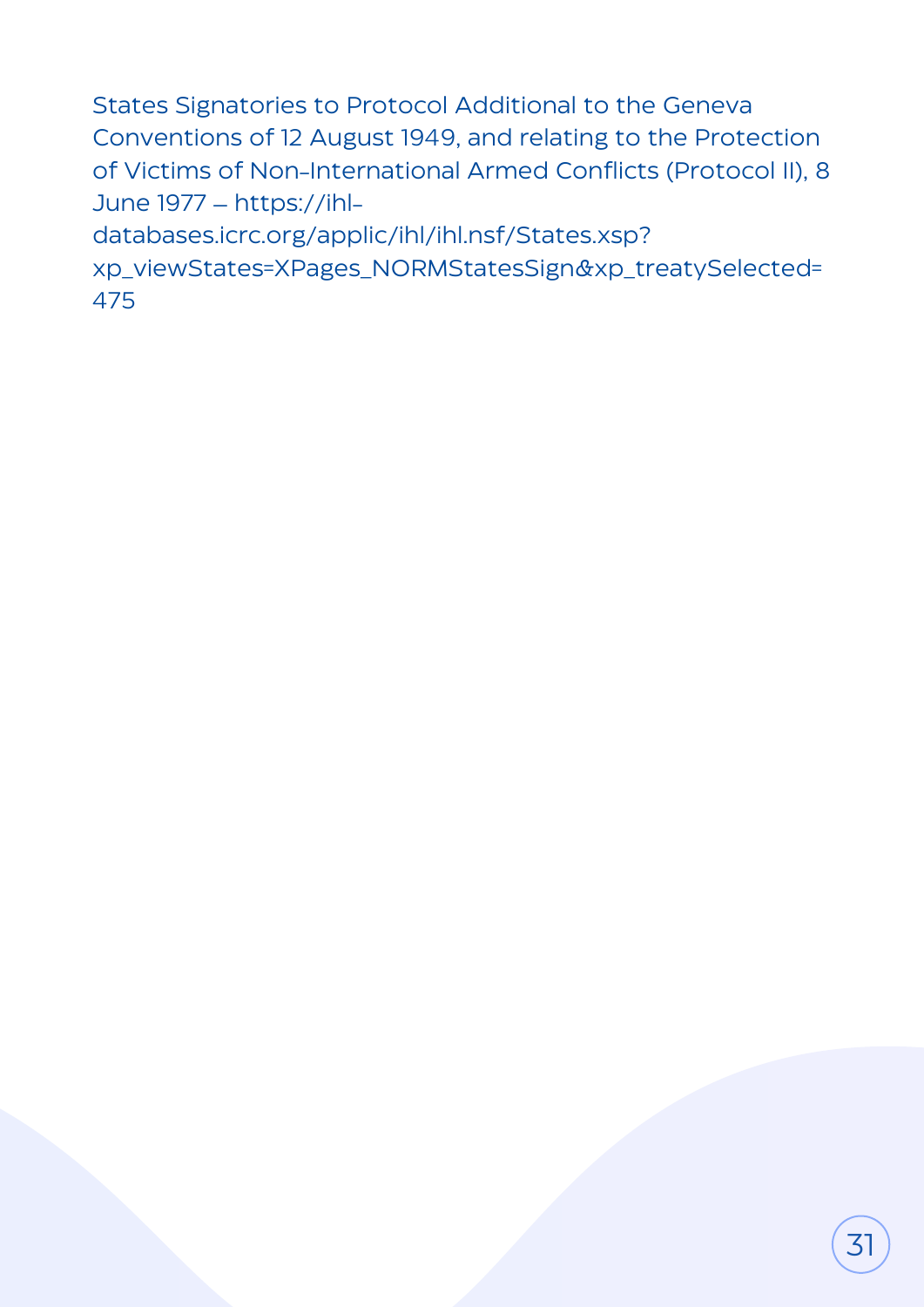# **REFERENCES**

1. International Criminal Court. (1998) Rome Statute of the International Criminal Court. Rome, RM.

2. Geneva Diplomatic Conference. (1949) The Third Geneva Convention, relative to the treatment of prisoners of war. Geneva, GN.

3. Geneva Diplomatic Conference. (1949) The Fourth Geneva Convention, relative to the Protection of Civilian Persons in Time of War. Geneva, GN.

4. The Diplomatic Conference on the reaffirmation and development of international humanitarian law applicable in armed conflicts. (1977) Protocol Additional to the Geneva Conventions of 12 August 1949, and relating to the Protection of Victims of International Armed Conflicts. Geneva, GN.

5. The Diplomatic Conference on the reaffirmation and development of international humanitarian law applicable in armed conflicts. (1977) Protocol Additional to the Geneva Conventions of 12 August 1949, and relating to the Protection of Victims of Non-International Armed Conflicts. Geneva, GN.

6. The United Nations General Assembly. (2000) Optional Protocol to the Convention on the Rights of the Child on the Involvement of Children In Armed Conflict. New York, NY.

7. The UN Committee on the Rights of the Child. (1989) Convention on the Rights of the Child. New York, NY.

8. International Criminal Court. (2013) Elements of Crimes. The Hague.

9. UNICEF. (2007) Principles and guidelines on children associated with armed forces or armed groups. Paris, PS.

10. António Guterres. (2021) Children and armed conflict: Report of the Secretary-General.

11. Graça Machel. (1995) Impact of Armed Conflict on Children: Report of the expert of the Secretary-General, submitted pursuant to General Assembly resolution 48/157.

12. International Criminal Court. (2019) The Strategic Plan of the Office of the Prosecutor 2019-2021. The Hague. HG.

13. General Assembly. (1951) Convention Relating to the Status of Refugees. New York, NY.

14. Commentary of 1987. Protection of children. Available at: https://ihldatabases.icrc.org/applic/ihl/ihl.nsf/COM/470-750099?OpenDocument (Accessed at 4 October 2021)

15. International Committee of the Red Cross (ICRC). Children protected under international humanitarian law. Available at: https://www.icrc.org/en/document/protected-persons/ch..

16. International Committee of the Red Cross (ICRC). How the ICRC supports children. (2007) Available at: https://www.icrc.org/en/document/what-icrc-doeschild..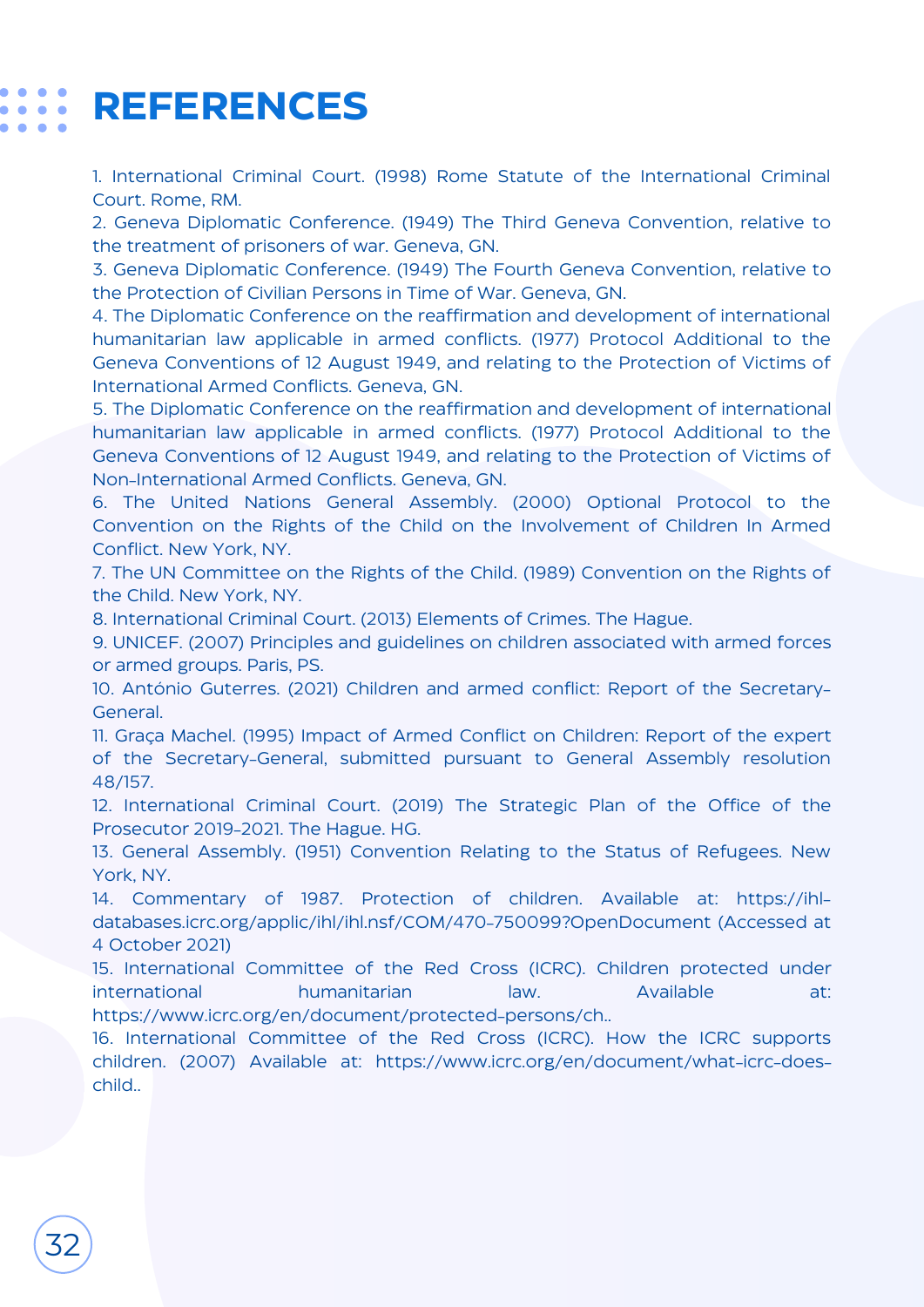17. The Security Council. (1999) Resolution 1261. New York, NY.

18. The Security Council. (2000) Resolution 1314. New York, NY.

19. The Security Council. (2001) Resolution 1379. New York, NY.

20. The Security Council. (2003) Resolution 1460. New York, NY.

21. The Security Council. (2004) Resolution 1539. New York, NY.

22. The Security Council. (2015) Resolution 2225. New York, NY.

23. The Security Council. (2014) Resolution 2143. New York, NY.

24. ICC-01/04-01/06. The Prosecutor v Thomas Lubanga Dyilo.

25. ICC-01/04-02/06. The Prosecutor v Bosco Ntaganda.

27. ICC-02/04-01/15. The Prosecutor v. Dominic Ongwen.

28. ICC Prosecutor, Fatou Bensouda, launches Policy on Children: "We must strengthen our resolve to end impunity for atrocity crimes against and affecting children" (2016) Available at: https://www.icc-cpi.int/pages/item.aspx?name=pr1257 (Accessed at 4 October 2021)

29. Practice Relating to Rule 5. Definition of Civilians. Available at: https://ihldatabases.icrc.org/customary-ihl/eng/docs/v2\_rul\_rule5 (Accessed at 4 October 2021)

30. Victims. Available at: https://www.icc-cpi.int/about/victims (Accessed at 4 October 2021)

31. Denial of humanitarian access. Available at: https://childrenandarmedconflict.un.org/six-grave-violations/denial-of-

humanitarian-access/ (Accessed at 4 October 2021)

32. Human shields. Available at: https://casebook.icrc.org/glossary/human-shields (Accessed at 4 October 2021)

33. Children recruited by armed forces. (2021) available at: https://www.unicef.org/protection/children-recruited-by-armed-forces (Accessed at 4 October 2021)

34. Office of the special representative of the Secretary-General for Children and Armed Conflict. (2009) Available at: https://childrenandarmedconflict.un.org/publications/ (Accessed at 4 October 2021) 35. Dominic Ongwen. (2016) Available at: https://www.coalitionfortheicc.org/cases/dominic-ongwen (Accessed at 4 October 2021)

36. Thomas Lubanga Dyilo. (2015) Available at: https://www.coalitionfortheicc.org/cases/thomas-lubanga-dyilo (Accessed at 4 October 2021)